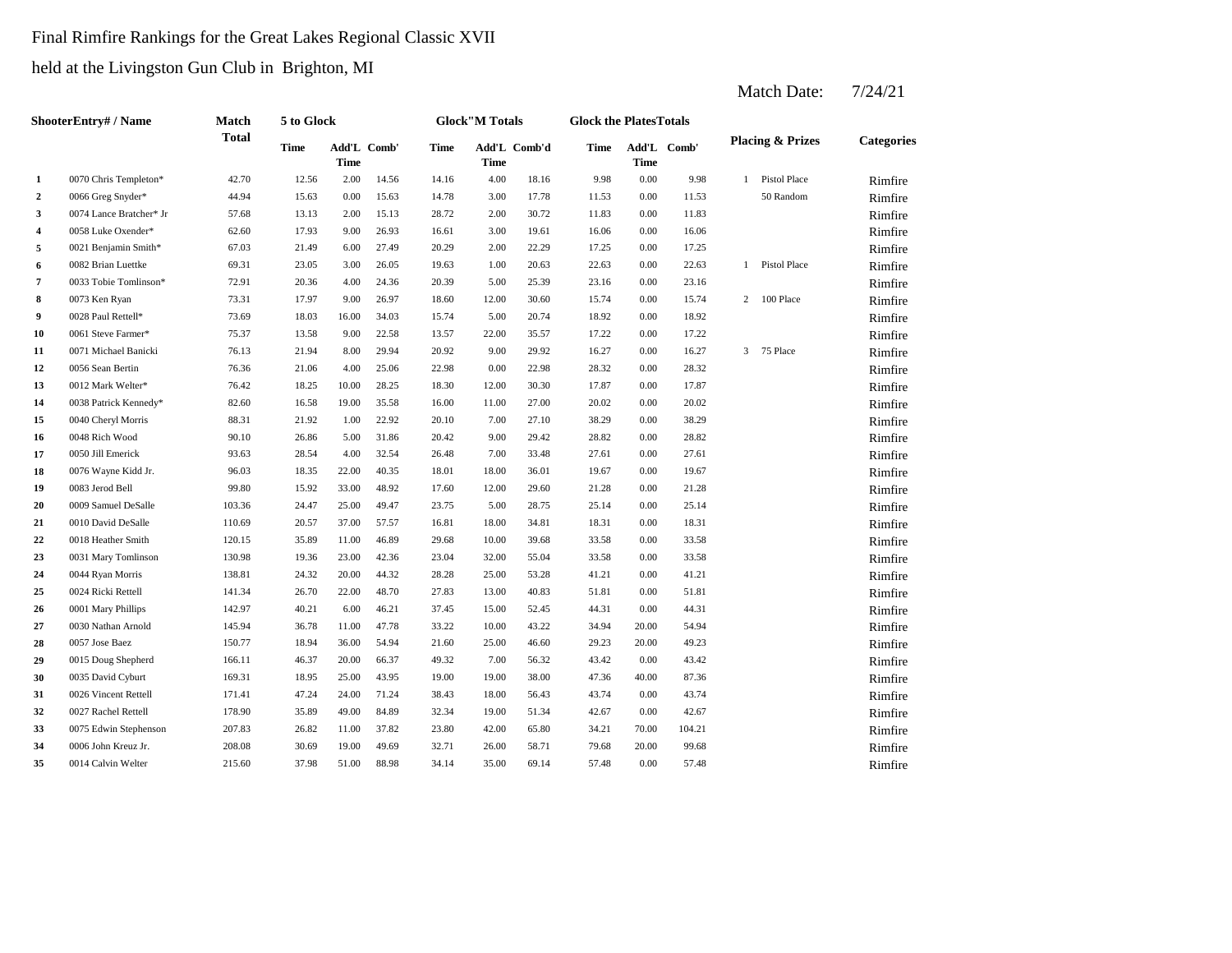|    | <b>ShooterEntry#/Name</b> | Match        | 5 to Glock  |                     |        |       | <b>Glock</b> "M Totals |        | <b>Glock the Plates Totals</b> |               |        |                             |            |
|----|---------------------------|--------------|-------------|---------------------|--------|-------|------------------------|--------|--------------------------------|---------------|--------|-----------------------------|------------|
|    |                           | <b>Total</b> | <b>Time</b> | Add'L Comb'<br>Time |        | Time  | Add'L<br>Time          | Comb'd | Time                           | Add'L<br>Time | Comb'  | <b>Placing &amp; Prizes</b> | Categories |
| 36 | 0016 Michele Smith        | 244.85       | 39.11       | 39.00               | 78.11  | 34.44 | 30.00                  | 64.44  | 102.30                         | 0.00          | 102.30 |                             | Rimfire    |
| 37 | 0043 Robert Denman        | 246.93       | 37.64       | 32.00               | 69.64  | 32.89 | 22.00                  | 54.89  | 72.40                          | 50.00         | 122.40 |                             | Rimfire    |
| 38 | 0077 Aiden Kidd           | 247.35       | 31.72       | 87.00               | 118.72 | 32.15 | 59.00                  | 91.15  | 37.48                          | 0.00          | 37.48  |                             | Rimfire    |
| 39 | 0047 Nichole Morris       | 255.05       | 35.70       | 22.00               | 57.70  | 42.54 | 56.00                  | 98.54  | 58.81                          | 40.00         | 98.81  |                             | Rimfire    |
| 40 | 0034 Myah Tomlinson       | 435.17       | 41.45       | 91.00               | 132.45 | 53.36 | 98.00                  | 151.36 | 71.36                          | 80.00         | 151.36 |                             | Rimfire    |
| 41 | 0064 Berlin Carroll       | 832.46       | 299.97      | 300.00              | 599.97 | 22.90 | 14.00                  | 36.90  | 115.59                         | 80.00         | 195.59 |                             | Rimfire    |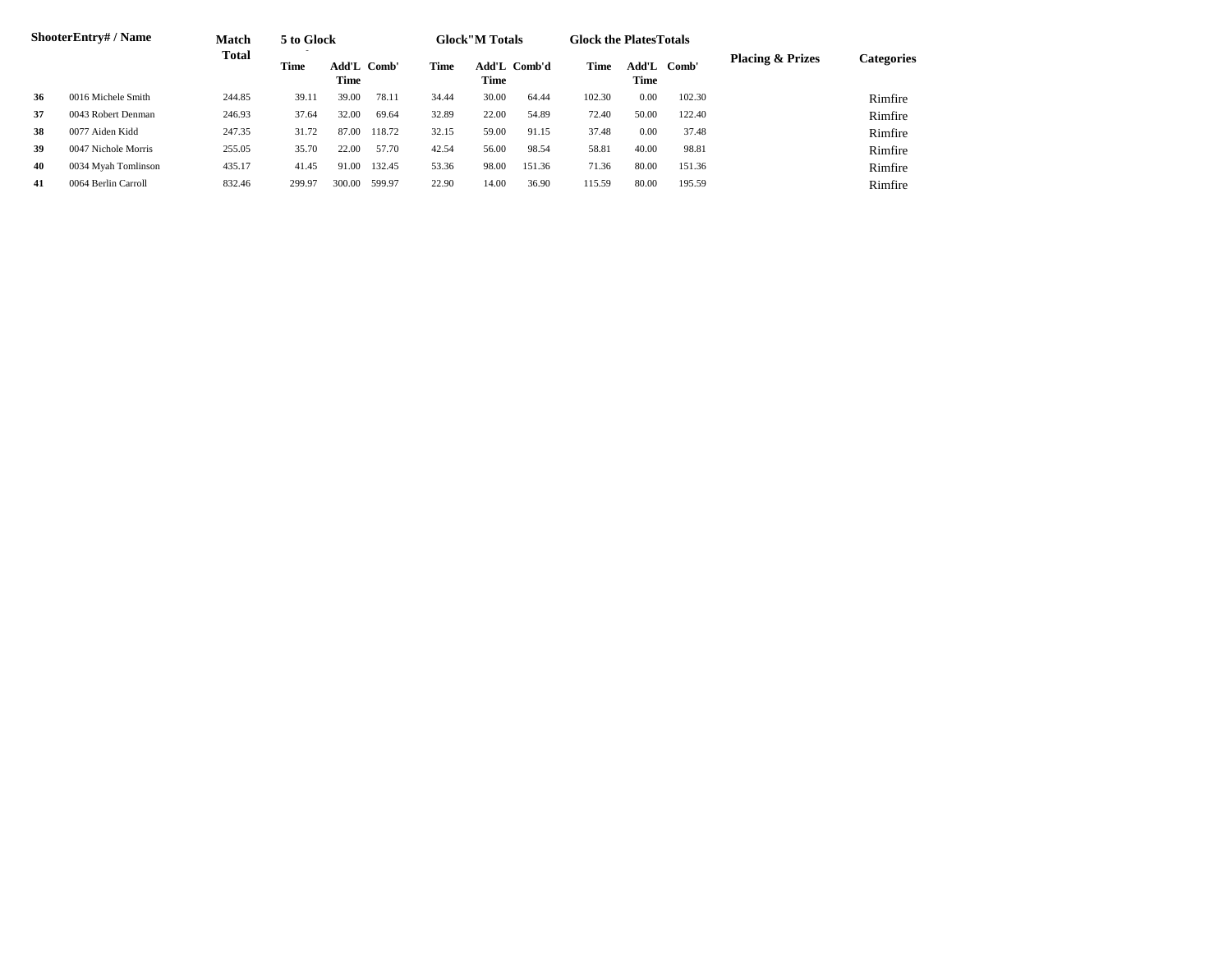### Final GLOCK Girl Rankings for the Great Lakes Regional Classic XVII

held at the Livingston Gun Club in Brighton, MI

**2** 0042 Cheryl Morris 114.11 28.86 10.00 38.86 20.52 27.00 47.52 27.73 0.00 **3** 6.00 **43.50 29.56 123.78 42.72** 8.00 **50.72 37.50 6.00 43.50 29.56 4** 0025 Ricki Rettell 132.25 34.32 19.00 53.32 27.82 11.00 38.82 40.11 **5** 0032 Mary Tomlinson 150.88 30.92 27.00 57.92 35.33 15.00 50.33 42.63 **6** 0003 Mary Phillips 156.27 42.28 12.00 54.28 47.33 15.00 62.33 39.66 0.00 **7** 0005 Kathy Obrecht 212.45 35.19 64.00 99.19 35.74 26.00 61.74 51.52 0.00 51.52 **8** 0017 Michele Smith 366.78 73.85 31.00 104.85 61.17 29.00 90.17 161.76 10.00 171.76 39.66 0.00 42.63 38.82 0.00 40.11 0.00 29.56 3 Knife Place 27.73 2 ETool Place 1 100 Place **1** 0052 Jill Emerick 114.00 37.27 13.00 50.27 30.34 6.00 36.34 27.39 0.00 27.39 **Placing & Prizes Time Add'L Comb'd Time Add'L Comb' Time** Add'L Comb' **Time Add'L Time Time ShooterEntry# / Name Match Total 5 to Glock Time Glock"M Totals Glock the PlatesTotals**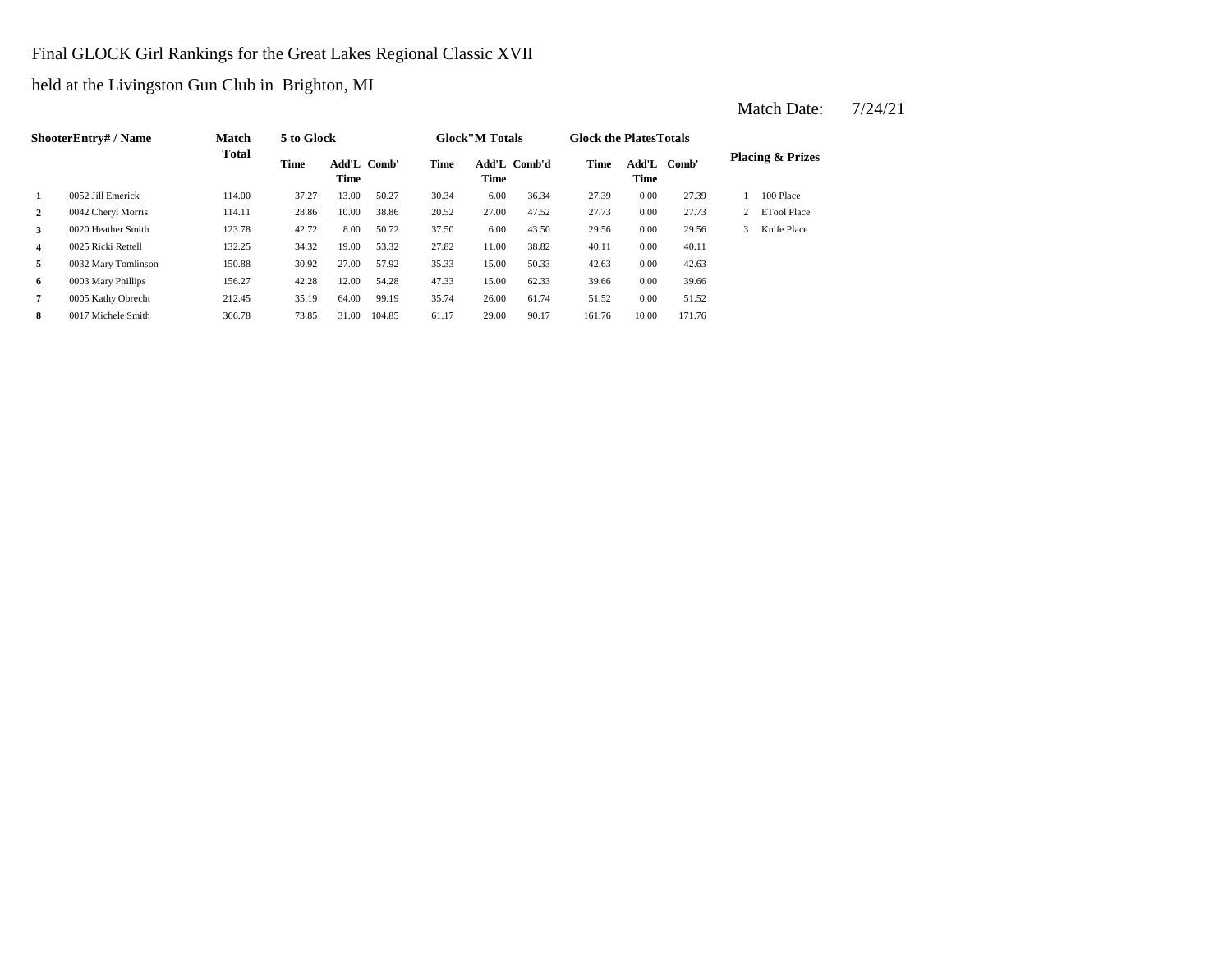# Final Pocket GLOCK Rankings for the Great Lakes Regional Classic XVII

held at the Livingston Gun Club in Brighton, MI

|                | ShooterEntry# / Name  | <b>Match</b> | 5 to Glock  |             |             |       | <b>Glock</b> "M Totals |              | <b>Glock the Plates Totals</b> |                      |        |                |                             |
|----------------|-----------------------|--------------|-------------|-------------|-------------|-------|------------------------|--------------|--------------------------------|----------------------|--------|----------------|-----------------------------|
|                |                       | <b>Total</b> | <b>Time</b> | <b>Time</b> | Add'L Comb' | Time  | <b>Time</b>            | Add'L Comb'd | <b>Time</b>                    | Add'L<br><b>Time</b> | Comb'  |                | <b>Placing &amp; Prizes</b> |
| 1              | 0007 Harry Russell*   | 46.64        | 13.97       | 3.00        | 16.97       | 13.23 | 0.00                   | 13.23        | 16.44                          | 0.00                 | 16.44  | $\mathbf{1}$   | 100 Place                   |
| $\overline{2}$ | 0013 Mark Welter*     | 53.56        | 15.49       | 1.00        | 16.49       | 14.53 | 2.00                   | 16.53        | 20.54                          | 0.00                 | 20.54  |                |                             |
| 3              | 0059 Luke Oxender*    | 61.24        | 11.85       | 12.00       | 23.85       | 12.97 | 4.00                   | 16.97        | 20.42                          | 0.00                 | 20.42  |                |                             |
| 4              | 0079 Jody Fritsch*    | 67.93        | 13.55       | 6.00        | 19.55       | 15.76 | 4.00                   | 19.76        | 18.62                          | 10.00                | 28.62  |                |                             |
| 5              | 0084 Jerod Bell       | 70.88        | 13.31       | 13.00       | 26.31       | 12.20 | 10.00                  | 22.20        | 22.37                          | 0.00                 | 22.37  |                | 100 Place                   |
| 5              |                       | 70.88        | 13.31       | 13.00       | 26.31       | 12.20 | 10.00                  | 22.20        | 22.37                          | 0.00                 | 22.37  |                | 50 Random                   |
| 6              | 0041 Cheryl Morris    | 72.23        | 14.50       | 10.00       | 24.50       | 17.48 | 0.00                   | 17.48        | 30.25                          | 0.00                 | 30.25  | $\overline{c}$ | <b>ETool Place</b>          |
| 7              | 0055 Jamil Alwan*     | 73.43        | 10.12       | 4.00        | 14.12       | 11.20 | 8.00                   | 19.20        | 20.11                          | 20.00                | 40.11  |                |                             |
| 8              | 0045 Ryan Morris      | 84.55        | 19.67       | 14.00       | 33.67       | 20.55 | 1.00                   | 21.55        | 29.33                          | 0.00                 | 29.33  | 3              | Knife Place                 |
| 9              | 0062 Steve Farmer*    | 85.13        | 10.63       | 5.00        | 15.63       | 10.35 | 1.00                   | 11.35        | 18.15                          | 40.00                | 58.15  |                |                             |
| 10             | 0039 Patrick Kennedy* | 88.26        | 14.41       | 2.00        | 16.41       | 13.51 | 6.00                   | 19.51        | 22.34                          | 30.00                | 52.34  |                |                             |
| 11             | 0022 Benjamin Smith*  | 89.16        | 16.35       | 4.00        | 20.35       | 16.69 | 5.00                   | 21.69        | 27.12                          | 20.00                | 47.12  |                | 50 Random                   |
| 12             | 0002 Mary Phillips    | 114.42       | 29.50       | 1.00        | 30.50       | 28.40 | 10.00                  | 38.40        | 45.52                          | 0.00                 | 45.52  |                |                             |
| 13             | 0053 Jeff Detrick     | 124.26       | 13.84       | 3.00        | 16.84       | 14.17 | 12.00                  | 26.17        | 31.25                          | 50.00                | 81.25  |                |                             |
| 14             | 0069 Rich Wood        | 145.62       | 22.14       | 15.00       | 37.14       | 22.79 | 10.00                  | 32.79        | 35.69                          | 40.00                | 75.69  |                |                             |
| 15             | 0029 Paul Rettell*    | 157.57       | 13.31       | 9.00        | 22.31       | 14.01 | 2.00                   | 16.01        | 29.25                          | 90.00                | 119.25 |                |                             |
| 16             | 0051 Jill Emerick     | 164.38       | 24.84       | 13.00       | 37.84       | 21.29 | 24.00                  | 45.29        | 51.25                          | 30.00                | 81.25  |                |                             |
| 17             | 0080 William Murray   | 192.39       | 16.72       | 9.00        | 25.72       | 22.96 | 3.00                   | 25.96        | 40.71                          | 100.00               | 140.71 |                |                             |
| 18             | 0004 Kathy Obrecht    | 222.96       | 27.63       | 17.00       | 44.63       | 31.36 | 12.00                  | 43.36        | 54.97                          | 80.00                | 134.97 |                |                             |
| 19             | 0036 Charles Mack     | 264.97       | 21.51       | 27.00       | 48.51       | 23.27 | 17.00                  | 40.27        | 36.19                          | 140.00               | 176.19 |                | Pistol Random               |
| 20             | 0019 Heather Smith    | 283.79       | 25.36       | 24.00       | 49.36       | 23.97 | 31.00                  | 54.97        | 59.46                          | 120.00               | 179.46 |                |                             |
| 21             | 0068 Brooke McDonald  | 438.93       | 36.63       | 41.00       | 77.63       | 29.07 | 23.00                  | 52.07        | 99.23                          | 210.00               | 309.23 |                |                             |
| 22             | 0081 James Murray     | 480.15       | 32.40       | 44.00       | 76.40       | 42.69 | 43.00                  | 85.69        | 98.06                          | 220.00               | 318.06 |                | 2yr Renewal Random          |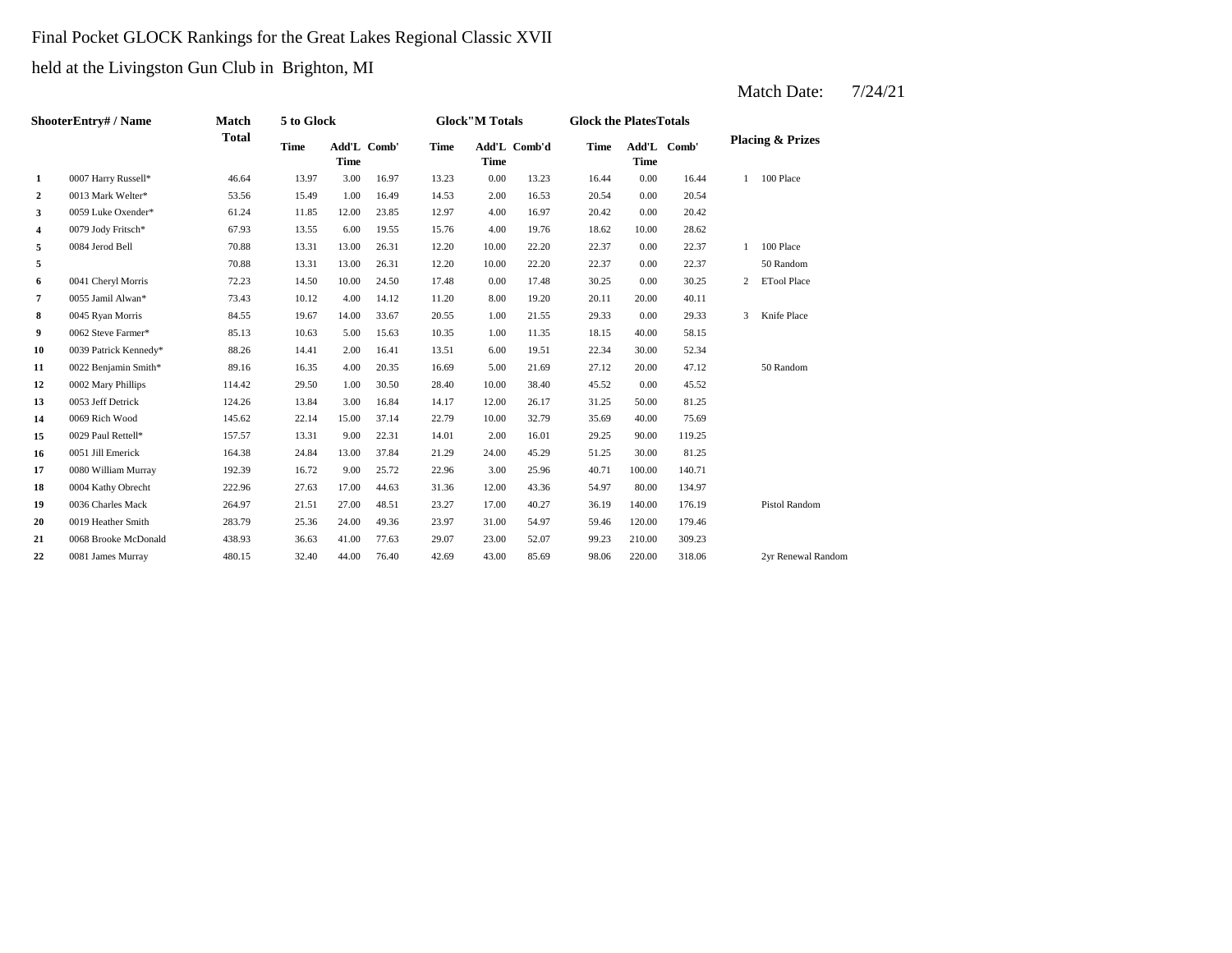# Final Stock MOS Rankings for the Great Lakes Regional Classic XVII

held at the Livingston Gun Club in Brighton, MI

|                | ShooterEntry# / Name | <b>Match</b> | 5 to Glock |                     |        |       | <b>Glock</b> "M Totals |              | <b>Glock the Plates Totals</b> |      |             |   |                             |
|----------------|----------------------|--------------|------------|---------------------|--------|-------|------------------------|--------------|--------------------------------|------|-------------|---|-----------------------------|
|                |                      | Total        | Time       | Add'L Comb'<br>Time |        | Time  | Time                   | Add'L Comb'd | Time                           | Time | Add'L Comb' |   | <b>Placing &amp; Prizes</b> |
| 1              | 0008 Harry Russell*  | 43.79        | 17.54      | 1.00                | 18.54  | 10.46 | 2.00                   | 12.46        | 12.79                          | 0.00 | 12.79       |   | 100 Place                   |
| $\overline{2}$ | 0067 Greg Snyder*    | 52.28        | 16.90      | 2.00                | 18.90  | 14.41 | 6.00                   | 20.41        | 12.97                          | 0.00 | 12.97       |   |                             |
| 3              | 0063 Steve Farmer*   | 52.39        | 14.43      | 3.00                | 17.43  | 14.29 | 5.00                   | 19.29        | 15.67                          | 0.00 | 15.67       |   |                             |
| 4              | 0037 James Maynard   | 57.02        | 20.86      | 1.00                | 21.86  | 17.82 | 2.00                   | 19.82        | 15.34                          | 0.00 | 15.34       |   | 100 Place                   |
| 5              | 0060 Luke Oxender*   | 57.59        | 17.64      | 10.00               | 27.64  | 15.30 | 3.00                   | 18.30        | 11.65                          | 0.00 | 11.65       |   |                             |
| 6              | 0054 Jeff Detrick    | 62.99        | 20.29      | 3.00                | 23.29  | 17.87 | 5.00                   | 22.87        | 16.83                          | 0.00 | 16.83       |   | <b>ETool Place</b>          |
| 7              | 0072 Michael Banicki | 73.19        | 23.10      | 13.00               | 36.10  | 20.30 | 1.00                   | 21.30        | 15.79                          | 0.00 | 15.79       | 3 | Knife Place                 |
| 8              | 0011 David DeSalle   | 77.22        | 24.64      | 6.00                | 30.64  | 21.35 | 5.00                   | 26.35        | 20.23                          | 0.00 | 20.23       |   |                             |
| 9              | 0023 Benjamin Smith* | 84.17        | 22.38      | 8.00                | 30.38  | 20.33 | 14.00                  | 34.33        | 19.46                          | 0.00 | 19.46       |   |                             |
| 10             | 0065 Berlin Carroll  | 85.87        | 22.05      | 5.00                | 27.05  | 23.45 | 13.00                  | 36.45        | 22.37                          | 0.00 | 22.37       |   |                             |
| 11             | 0049 Rich Wood       | 93.57        | 24.19      | 13.00               | 37.19  | 20.87 | 12.00                  | 32.87        | 23.51                          | 0.00 | 23.51       |   |                             |
| 12             | 0046 Ryan Morris     | 104.04       | 25.74      | 19.00               | 44.74  | 29.00 | 7.00                   | 36.00        | 23.30                          | 0.00 | 23.30       |   |                             |
| 13             | 0078 Jim Hackenberg  | 211.67       | 27.21      | 83.00               | 110.21 | 23.52 | 36.00                  | 59.52        | 41.94                          | 0.00 | 41.94       |   |                             |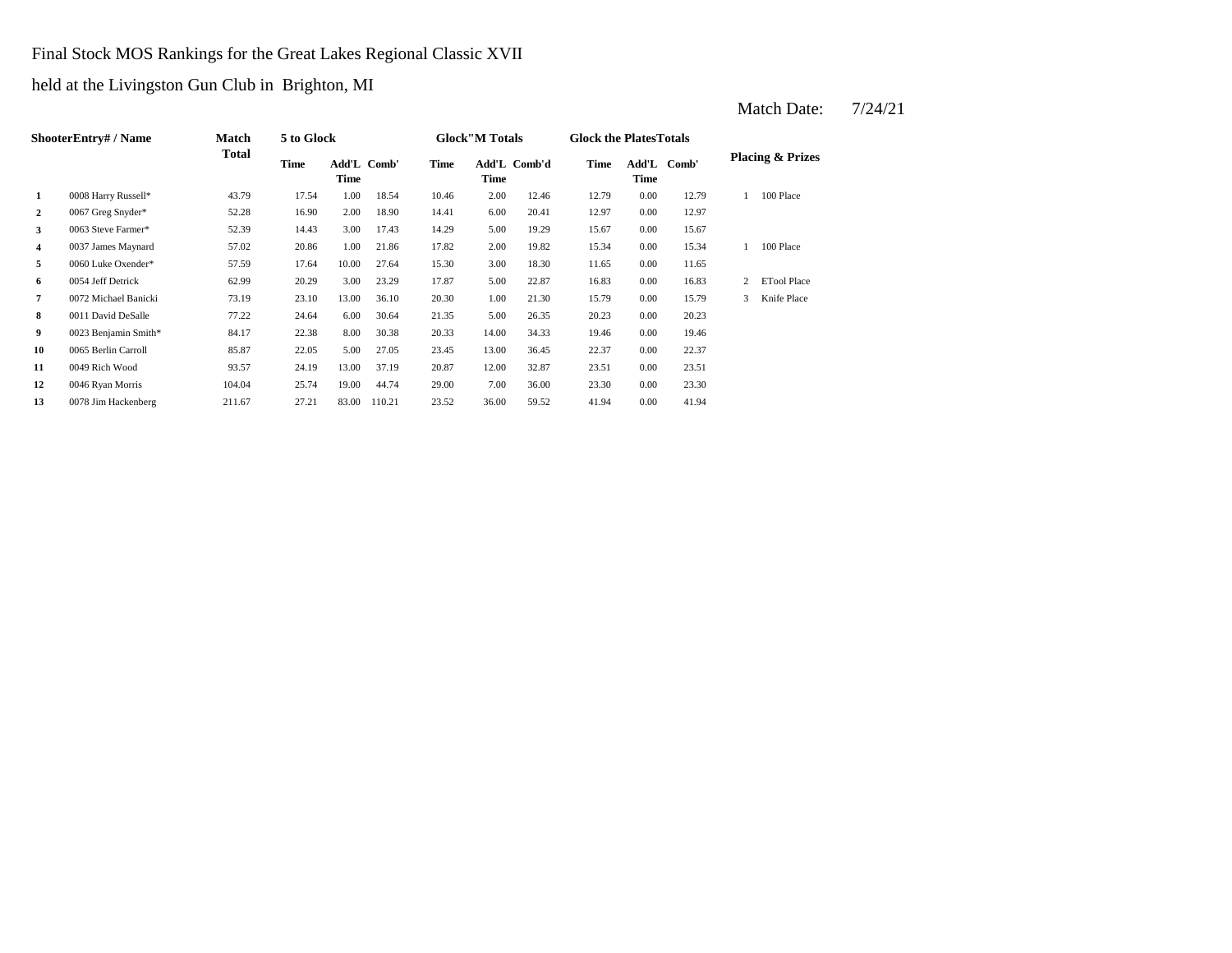Match Date:

**The following scores have not been included in the above results due to administrative issues or scoring errors Please call the GSSF office (770) 437-4718 as soon as possible for further clarification. Thank you.**

**Shooters who did not finish the match...**

**Shooters who did not show**

**0**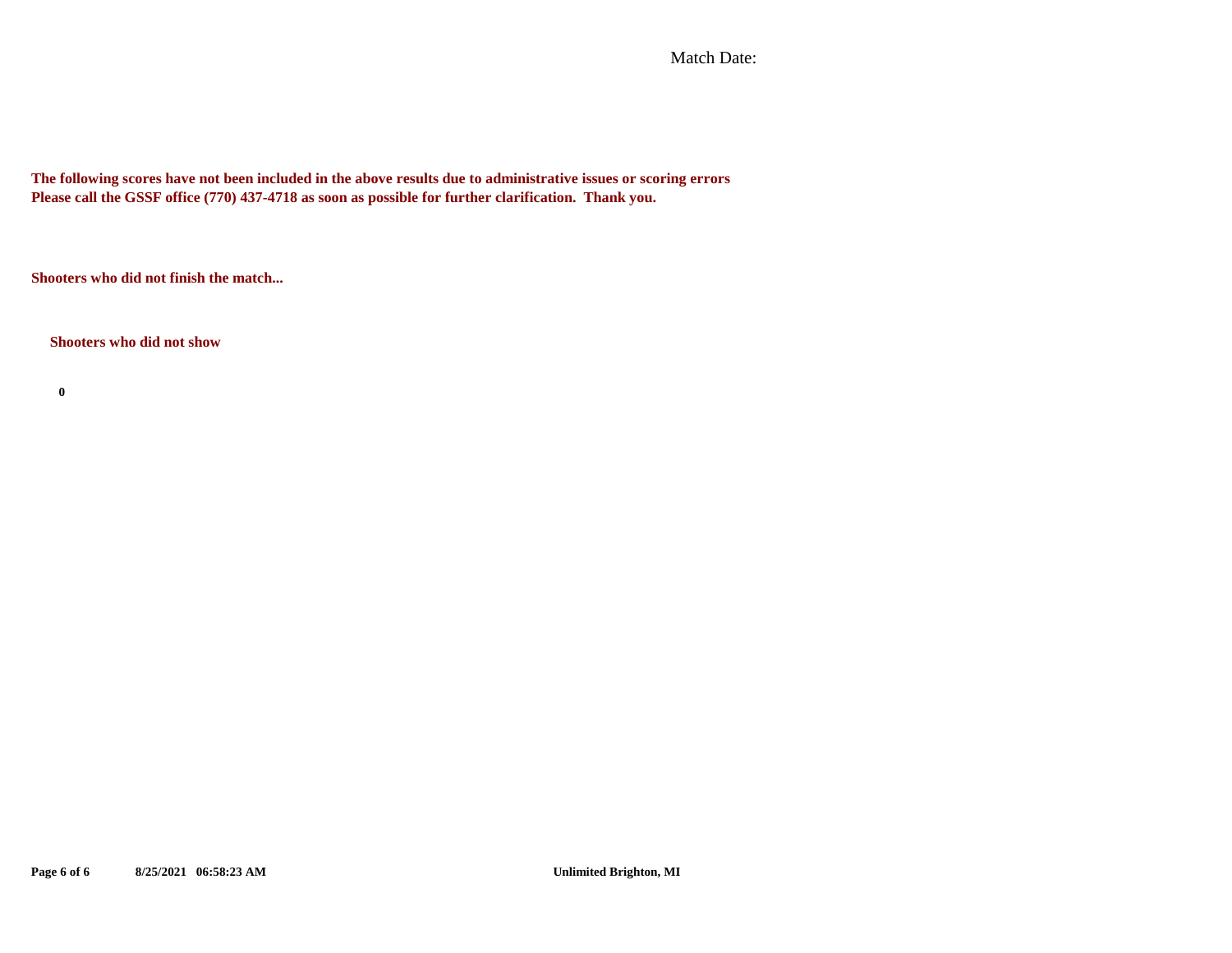# Final Civilian Rankings for the Great Lakes Regional Classic XVII

|                  |                             |              |             |                            |       |       |                       |        |                               |                            |       |                | Match Date:                 | 7/24/21                  |
|------------------|-----------------------------|--------------|-------------|----------------------------|-------|-------|-----------------------|--------|-------------------------------|----------------------------|-------|----------------|-----------------------------|--------------------------|
|                  | <b>ShooterEntry# / Name</b> | Match        | 5 to Glock  |                            |       |       | <b>Glock"M Totals</b> |        | <b>Glock the PlatesTotals</b> |                            |       |                |                             |                          |
|                  |                             | <b>Total</b> | <b>Time</b> | Add'L Comb'<br><b>Time</b> |       | Time  | Add'L<br><b>Time</b>  | Comb'd | Time                          | Add'L Comb'<br><b>Time</b> |       |                | <b>Placing &amp; Prizes</b> | <b>Categories</b>        |
| 1                | 0095 Jamil Alwan            | 65.31        | 18.78       | 9.00                       | 27.78 | 16.64 | 2.00                  | 18.64  | 18.89                         | 0.00                       | 18.89 | $\overline{1}$ | <b>Pistol Place</b>         | Senior                   |
| 1                |                             | 65.31        | 18.78       | 9.00                       | 27.78 | 16.64 | 2.00                  | 18.64  | 18.89                         | 0.00                       | 18.89 |                | 75 Senior                   | Senior                   |
| $\boldsymbol{2}$ | 0092 Jeff Detrick           | 73.08        | 20.52       | 12.00                      | 32.52 | 16.70 | 3.00                  | 19.70  | 20.86                         | 0.00                       | 20.86 | 2              | 100 Place                   |                          |
| 3                | 0001 Jun Porcalla           | 73.54        | 25.13       | 6.00                       | 31.13 | 23.02 | 3.00                  | 26.02  | 16.39                         | 0.00                       | 16.39 | 3              | 75 Place                    | Senior                   |
| $\overline{4}$   | 0021 James Bauchman         | 75.08        | 22.17       | 2.00                       | 24.17 | 15.09 | 18.00                 | 33.09  | 17.82                         | 0.00                       | 17.82 |                |                             |                          |
| 5                | 0097 Sean Bertin            | 86.93        | 27.48       | 8.00                       | 35.48 | 24.98 | 4.00                  | 28.98  | 22.47                         | 0.00                       | 22.47 |                |                             |                          |
| 6                | 0131 Rich Wood              | 86.98        | 25.44       | 11.00                      | 36.44 | 21.55 | 6.00                  | 27.55  | 22.99                         | 0.00                       | 22.99 |                |                             |                          |
| $\overline{7}$   | 0098 Jose Baez              | 88.34        | 15.90       | 28.00                      | 43.90 | 18.75 | 4.00                  | 22.75  | 21.69                         | 0.00                       | 21.69 |                |                             |                          |
| 8                | 0030 Michael Brinkman       | 100.34       | 30.24       | 10.00                      | 40.24 | 27.62 | 4.00                  | 31.62  | 28.48                         | 0.00                       | 28.48 |                | 75 Super Senior             | Challenged, Super Senior |
| 8                |                             | 100.34       | 30.24       | 10.00                      | 40.24 | 27.62 | 4.00                  | 31.62  | 28.48                         | 0.00                       | 28.48 |                | 75 Challenged               | Challenged, Super Senior |
| 9                | 0128 Raymond Millsap        | 102.73       | 32.24       | 8.00                       | 40.24 | 21.83 | 15.00                 | 36.83  | 25.66                         | 0.00                       | 25.66 |                |                             | Senior, Challenged       |
| 10               | 0112 Charles Michael        | 104.41       | 41.29       | 3.00                       | 44.29 | 31.65 | 0.00                  | 31.65  | 28.47                         | 0.00                       | 28.47 |                |                             | Super Senior             |
| 11               | 0056 Craig Peterson         | 108.27       | 23.13       | 20.00                      | 43.13 | 26.73 | 13.00                 | 39.73  | 25.41                         | 0.00                       | 25.41 |                |                             | Super Senior             |
| 12               | 0049 Joshua James           | 109.65       | 21.52       | 39.00                      | 60.52 | 24.71 | 8.00                  | 32.71  | 16.42                         | 0.00                       | 16.42 |                |                             | Challenged               |
| 13               | 0016 Craig Papcun           | 110.80       | 22.21       | 26.00                      | 48.21 | 24.97 | 10.00                 | 34.97  | 27.62                         | 0.00                       | 27.62 |                |                             | Senior                   |
| 14               | 0058 Dale McKenzie          | 118.07       | 27.84       | 13.00                      | 40.84 | 25.62 | 26.00                 | 51.62  | 25.61                         | 0.00                       | 25.61 |                | 50 Random                   |                          |
| 15               | 0031 Heather Smith          | 118.95       | 39.72       | 9.00                       | 48.72 | 41.24 | 4.00                  | 45.24  | 24.99                         | 0.00                       | 24.99 |                | 75 Adult Female             | <b>Adult Female</b>      |
| 16               | 0052 Derek Buchanan         | 123.44       | 23.15       | 15.00                      | 38.15 | 19.75 | 35.00                 | 54.75  | 30.54                         | 0.00                       | 30.54 |                | 75 Junior Male              | Junior Male              |
| 17               | 0078 James Cortrecht        | 123.99       | 22.11       | 31.00                      | 53.11 | 22.24 | 23.00                 | 45.24  | 25.64                         | 0.00                       | 25.64 |                |                             |                          |
| 18               | 0076 Charles Mack           | 126.66       | 32.63       | 24.00                      | 56.63 | 25.16 | 20.00                 | 45.16  | 24.87                         | 0.00                       | 24.87 |                |                             | Senior                   |
| 19               | 0029 Cody Sehl              | 130.13       | 19.68       | 25.00                      | 44.68 | 19.66 | 22.00                 | 41.66  | 43.79                         | 0.00                       | 43.79 |                |                             |                          |
| 20               | 0054 Nicholas Garvin        | 133.17       | 32.98       | 27.00                      | 59.98 | 33.53 | 17.00                 | 50.53  | 22.66                         | 0.00                       | 22.66 |                |                             | Junior Male              |
| 21               | 0103 Geffrey Bush           | 134.18       | 24.44       | 16.00                      | 40.44 | 16.51 | 32.00                 | 48.51  | 35.23                         | 10.00                      | 45.23 |                |                             |                          |
| 22               | 0039 Ed Cortrecht           | 140.93       | 36.48       | 26.00                      | 62.48 | 26.51 | 17.00                 | 43.51  | 34.94                         | 0.00                       | 34.94 |                |                             |                          |
| 23               | 0126 Raymond Millsap, Sr    | 141.93       | 29.22       | 21.00                      | 50.22 | 24.07 | 22.00                 | 46.07  | 25.64                         | 20.00                      | 45.64 |                |                             | Super Senior             |
| 24               | 0009 Eric Giessl            | 145.09       | 30.52       | 43.00                      | 73.52 | 26.60 | 9.00                  | 35.60  | 35.97                         | 0.00                       | 35.97 |                |                             | Senior                   |
| 25               | 0087 Robert Denman          | 148.72       | 41.18       | 13.00                      | 54.18 | 35.03 | 15.00                 | 50.03  | 44.51                         | 0.00                       | 44.51 |                |                             | Super Senior             |
| 26               | 0007 John Kreuz Jr.         | 150.03       | 29.82       | 20.00                      | 49.82 | 36.63 | 9.00                  | 45.63  | 54.58                         | 0.00                       | 54.58 |                |                             | Senior                   |
| 27               | 0019 Rex Baria              | 155.59       | 30.23       | 35.00                      | 65.23 | 27.70 | 12.00                 | 39.70  | 50.66                         | 0.00                       | 50.66 |                | 50 Random                   |                          |
| 28               | 0005 Mary Phillips          | 155.88       | 41.89       | 8.00                       | 49.89 | 43.43 | 21.00                 | 64.43  | 41.56                         | 0.00                       | 41.56 |                | Pistol New Member Raffle    | Adult Female, Senior     |
| 29               | 0144 Wayne Kidd Jr.         | 156.70       | 22.75       | 48.00                      | 70.75 | 21.50 | 23.00                 | 44.50  | 31.45                         | 10.00                      | 41.45 |                | 2yr Renewal Random          |                          |
| 30               | 0117 Anthony Ignasiak       | 166.10       | 28.97       | 42.00                      | 70.97 | 29.25 | 23.00                 | 52.25  | 42.88                         | 0.00                       | 42.88 |                |                             |                          |
| 31               | 0053 Jim Buchanan           | 167.67       | 37.63       | 23.00                      | 60.63 | 23.47 | 49.00                 | 72.47  | 34.57                         | 0.00                       | 34.57 |                |                             |                          |
| 32               | 0148 William Murray         | 167.85       | 32.13       | 36.00                      | 68.13 | 32.34 | 37.00                 | 69.34  | 30.38                         | 0.00                       | 30.38 |                |                             |                          |
| 33               | 0068 Nathan Arnold          | 169.00       | 44.77       | 3.00                       | 47.77 | 38.87 | 12.00                 | 50.87  | 50.36                         | 20.00                      | 70.36 |                |                             |                          |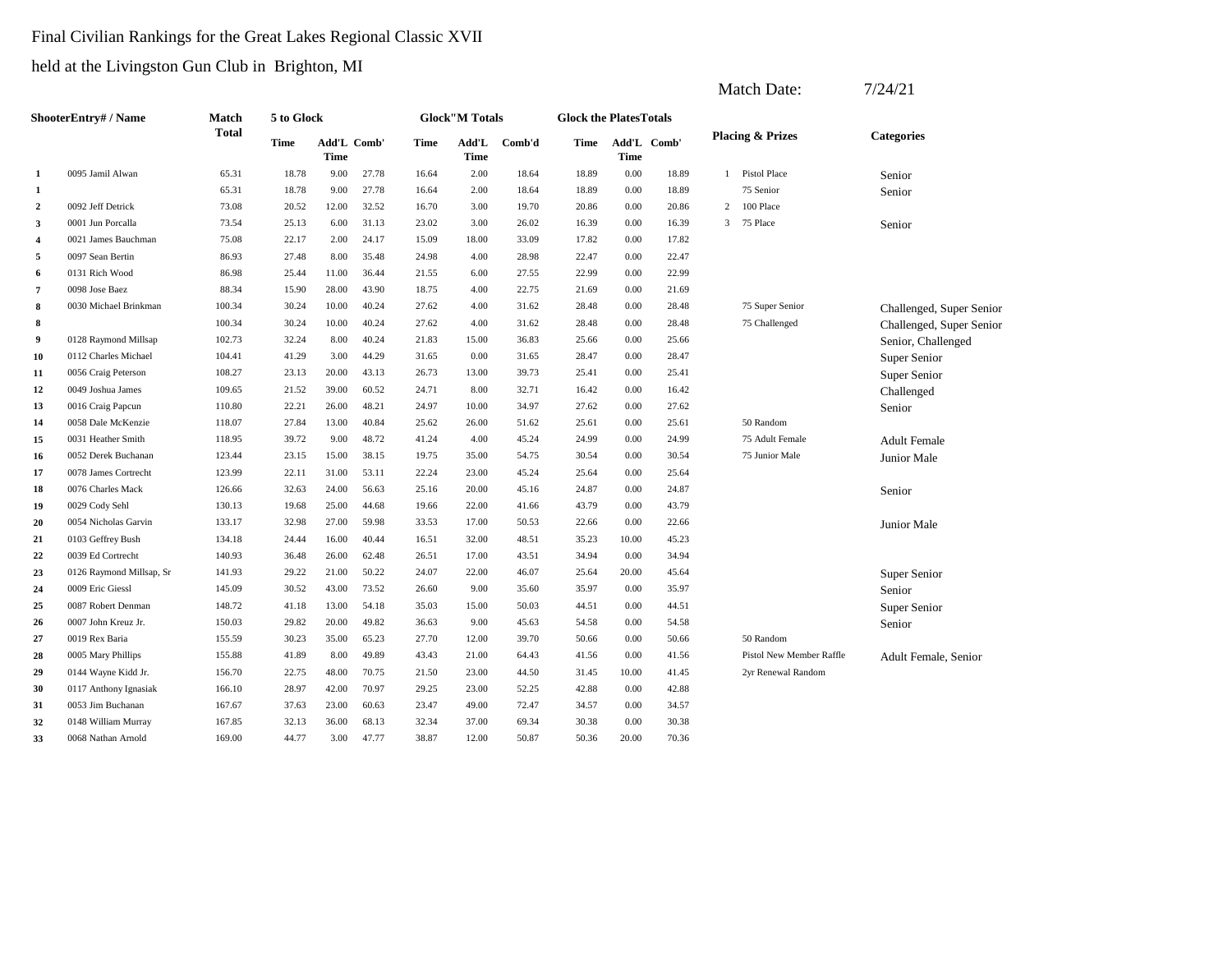|    | ShooterEntry# / Name  | Match  | 5 to Glock |                     |        |       | <b>Glock</b> "M Totals |        | <b>Glock the PlatesTotals</b> |        |             |                             |                            |
|----|-----------------------|--------|------------|---------------------|--------|-------|------------------------|--------|-------------------------------|--------|-------------|-----------------------------|----------------------------|
|    |                       | Total  | Time       | Add'L Comb'<br>Time |        | Time  | Add'L<br>Time          | Comb'd | Time                          | Time   | Add'L Comb' | <b>Placing &amp; Prizes</b> | <b>Categories</b>          |
| 34 | 0037 Doug Shepherd    | 172.53 | 50.88      | 25.00               | 75.88  | 50.66 | 5.00                   | 55.66  | 40.99                         | 0.00   | 40.99       |                             | Super Senior               |
| 35 | 0143 Edwin Stephenson | 186.06 | 27.88      | 31.00               | 58.88  | 20.41 | 38.00                  | 58.41  | 38.77                         | 30.00  | 68.77       |                             | Junior Male                |
| 36 | 0028 William Wruble   | 186.69 | 29.90      | 27.00               | 56.90  | 35.40 | 16.00                  | 51.40  | 38.39                         | 40.00  | 78.39       |                             |                            |
| 37 | 0064 Paul Roach       | 191.07 | 27.74      | 70.00               | 97.74  | 24.41 | 20.00                  | 44.41  | 38.92                         | 10.00  | 48.92       |                             |                            |
| 38 | 0072 David Cyburt     | 191.80 | 19.97      | 31.00               | 50.97  | 27.69 | 33.00                  | 60.69  | 50.14                         | 30.00  | 80.14       |                             | Super Senior               |
| 39 | 0106 Paul Shimones    | 194.31 | 20.24      | 26.00               | 46.24  | 22.11 | 55.00                  | 77.11  | 30.96                         | 40.00  | 70.96       |                             |                            |
| 40 | 0026 Samuel DeSalle   | 199.23 | 36.44      | 65.00               | 101.44 | 33.61 | 40.00                  | 73.61  | 24.18                         | 0.00   | 24.18       |                             | Junior Male                |
| 41 | 0157 Kyle Schwark     | 204.50 | 37.33      | 40.00               | 77.33  | 29.45 | 32.00                  | 61.45  | 45.72                         | 20.00  | 65.72       |                             |                            |
| 42 | 0003 Kathy Obrecht    | 208.05 | 42.47      | 42.00               | 84.47  | 33.58 | 14.00                  | 47.58  | 56.00                         | 20.00  | 76.00       |                             | Adult Female, Super Senior |
| 43 | 0116 Kenneth Potts    | 257.03 | 18.83      | 57.00               | 75.83  | 23.95 | 34.00                  | 57.95  | 73.25                         | 50.00  | 123.25      |                             |                            |
| 44 | 0108 Ethan Shimones   | 351.03 | 24.90      | 60.00               | 84.90  | 26.05 | 66.00                  | 92.05  | 84.08                         | 90.00  | 174.08      |                             |                            |
| 45 | 0018 Calvin Welter    | 425.64 | 46.43      | 52.00               | 98.43  | 37.66 | 81.00                  | 118.66 | 78.55                         | 130.00 | 208.55      |                             | Junior Male                |
| 46 | 0153 Connor Gilbert   | 428.99 | 26.29      | 109.00              | 135.29 | 41.92 | 92.00                  | 133.92 | 69.78                         | 90.00  | 159.78      | 2yr Renewal Random          | Junior Male                |
| 47 | 0102 Sara Pigeon      | 433.31 | 34.65      | 125.00              | 159.65 | 41.92 | 107.00                 | 148.92 | 74.74                         | 50.00  | 124.74      |                             | <b>Adult Female</b>        |
| 48 | 0150 James Murray     | 494.19 | 49.95      | 125.00              | 174.95 | 56.57 | 39.00                  | 95.57  | 103.67                        | 120.00 | 223.67      |                             |                            |
| 49 | 0071 Myah Tomlinson   | 496.30 | 46.29      | 132.00              | 178.29 | 50.36 | 71.00                  | 121.36 | 86.65                         | 110.00 | 196.65      | 75 Junior Female            | Junior Female              |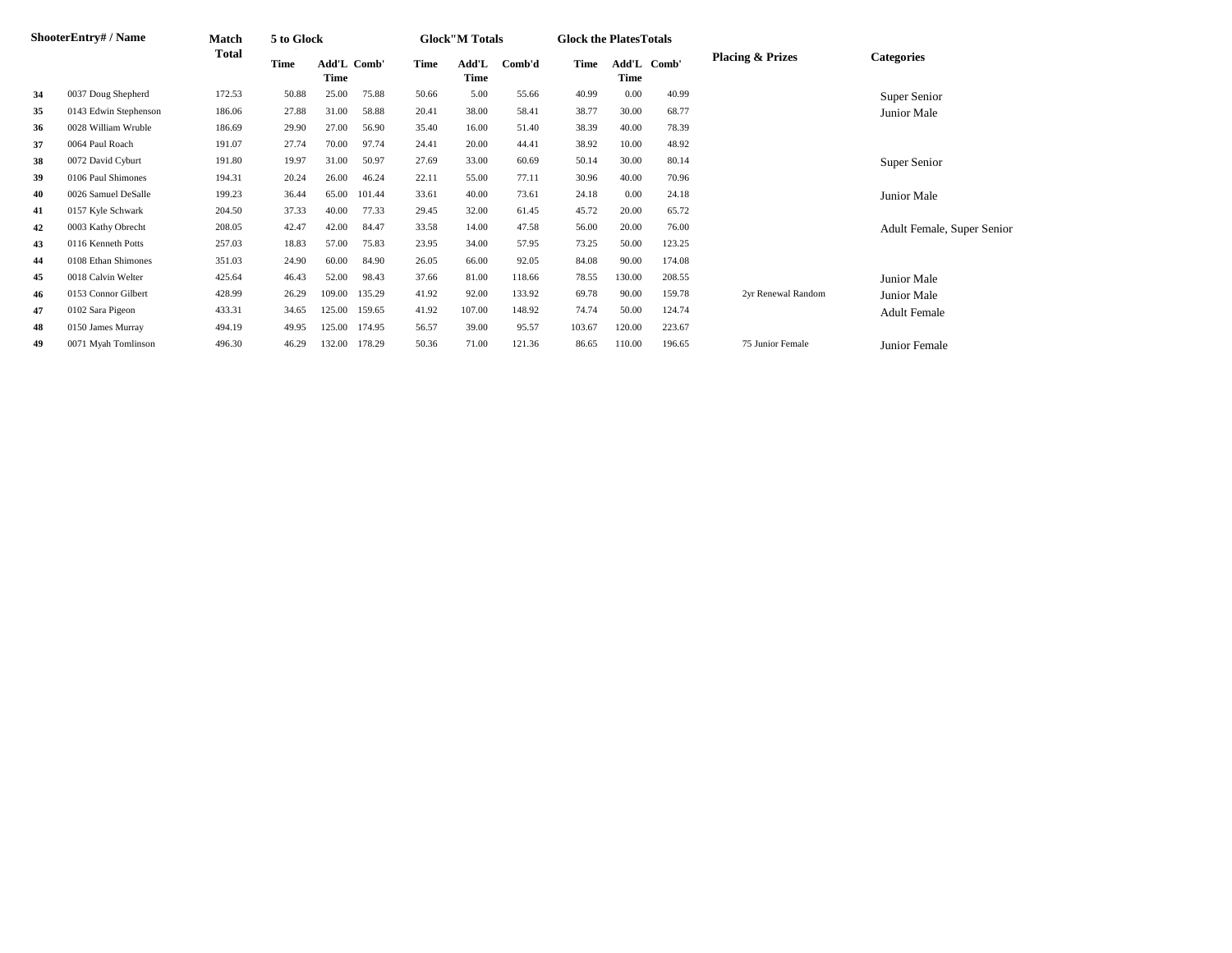Final Competition Rankings for the Great Lakes Regional Classic XVII

held at the Livingston Gun Club in Brighton, MI

|    | ShooterEntry# / Name    | Match        | 5 to Glock |                     |        |       | <b>Glock</b> "M Totals |        | <b>Glock the PlatesTotals</b> |       |             |   |                             |
|----|-------------------------|--------------|------------|---------------------|--------|-------|------------------------|--------|-------------------------------|-------|-------------|---|-----------------------------|
|    |                         | <b>Total</b> | Time       | Add'L Comb'<br>Time |        | Time  | $\bf Add'L$<br>Time    | Comb'd | <b>Time</b>                   | Time  | Add'L Comb' |   | <b>Placing &amp; Prizes</b> |
| 1  | 0122 Greg Snyder*       | 46.94        | 16.49      | 1.00                | 17.49  | 16.21 | 0.00                   | 16.21  | 13.24                         | 0.00  | 13.24       | 1 | <b>Pistol MatchMeister</b>  |
| 2  | 0119 Steve Farmer*      | 49.04        | 14.18      | 3.00                | 17.18  | 13.64 | 4.00                   | 17.64  | 14.22                         | 0.00  | 14.22       | 1 | 100 Place                   |
| 3  | 0011 Harry Russell*     | 51.69        | 20.18      | 0.00                | 20.18  | 18.25 | 1.00                   | 19.25  | 12.26                         | 0.00  | 12.26       |   |                             |
| 4  | 0124 Quinton Ho*        | 52.29        | 19.64      | 2.00                | 21.64  | 14.94 | 2.00                   | 16.94  | 13.71                         | 0.00  | 13.71       |   |                             |
| 5  | 0110 Luke Oxender*      | 55.28        | 18.02      | 4.00                | 22.02  | 15.93 | 4.00                   | 19.93  | 13.33                         | 0.00  | 13.33       |   |                             |
| 6  | 0140 Lance Bratcher* Jr | 58.90        | 17.82      | 5.00                | 22.82  | 14.20 | 10.00                  | 24.20  | 11.88                         | 0.00  | 11.88       |   |                             |
| 7  | 0044 Paul Rettell*      | 73.42        | 15.41      | 14.00               | 29.41  | 17.00 | 9.00                   | 26.00  | 18.01                         | 0.00  | 18.01       |   |                             |
| 8  | 0025 David DeSalle      | 77.47        | 22.66      | 11.00               | 33.66  | 19.38 | 6.00                   | 25.38  | 18.43                         | 0.00  | 18.43       | 1 | Pistol Place                |
| 9  | 0093 Jeff Detrick       | 77.85        | 21.85      | 6.00                | 27.85  | 18.50 | 10.00                  | 28.50  | 21.50                         | 0.00  | 21.50       | 2 | 100 Place                   |
| 10 | 0155 Jerod Bell         | 81.74        | 20.59      | 14.00               | 34.59  | 17.65 | 13.00                  | 30.65  | 16.50                         | 0.00  | 16.50       | 3 | 75 Place                    |
| 11 | 0002 Jun Porcalla       | 85.00        | 22.72      | 10.00               | 32.72  | 22.64 | 11.00                  | 33.64  | 18.64                         | 0.00  | 18.64       |   |                             |
| 12 | 0050 Joshua James       | 88.31        | 22.45      | 14.00               | 36.45  | 21.35 | 13.00                  | 34.35  | 17.51                         | 0.00  | 17.51       |   |                             |
| 13 | 0113 Charles Michael    | 88.44        | 33.71      | 3.00                | 36.71  | 27.23 | 3.00                   | 30.23  | 21.50                         | 0.00  | 21.50       |   |                             |
| 14 | 0105 Geffrey Bush       | 99.61        | 27.84      | 27.00               | 54.84  | 16.51 | 9.00                   | 25.51  | 19.26                         | 0.00  | 19.26       |   |                             |
| 15 | 0099 Jose Baez          | 102.00       | 22.10      | 29.00               | 51.10  | 18.67 | 8.00                   | 26.67  | 24.23                         | 0.00  | 24.23       |   |                             |
| 16 | 0107 Paul Shimones      | 107.97       | 22.25      | 16.00               | 38.25  | 21.94 | 13.00                  | 34.94  | 24.78                         | 10.00 | 34.78       |   |                             |
| 17 | 0066 Kevin Michalak     | 113.83       | 30.39      | 20.00               | 50.39  | 26.05 | 12.00                  | 38.05  | 25.39                         | 0.00  | 25.39       |   |                             |
| 18 | 0027 Samuel DeSalle     | 119.82       | 32.02      | 22.00               | 54.02  | 28.91 | 8.00                   | 36.91  | 28.89                         | 0.00  | 28.89       |   |                             |
| 19 | 0082 Benjamin Zager     | 123.78       | 29.27      | 19.00               | 48.27  | 26.43 | 5.00                   | 31.43  | 34.08                         | 10.00 | 44.08       |   |                             |
| 20 | 0041 Ed Cortrecht       | 124.30       | 36.44      | 12.00               | 48.44  | 25.45 | 5.00                   | 30.45  | 35.41                         | 10.00 | 45.41       |   |                             |
| 21 | 0100 Chris Gilbert      | 125.90       | 30.78      | 28.00               | 58.78  | 26.89 | 14.00                  | 40.89  | 26.23                         | 0.00  | 26.23       |   |                             |
| 22 | 0017 Craig Papcun       | 126.09       | 20.72      | 33.00               | 53.72  | 21.29 | 20.00                  | 41.29  | 31.08                         | 0.00  | 31.08       |   |                             |
| 23 | 0084 Matt Munson        | 130.48       | 31.80      | 27.00               | 58.80  | 24.22 | 13.00                  | 37.22  | 34.46                         | 0.00  | 34.46       |   |                             |
| 24 | 0067 Scott Waller       | 139.99       | 20.38      | 24.00               | 44.38  | 24.02 | 13.00                  | 37.02  | 38.59                         | 20.00 | 58.59       |   |                             |
| 25 | 0077 Charles Mack       | 140.75       | 29.36      | 34.00               | 63.36  | 24.26 | 30.00                  | 54.26  | 23.13                         | 0.00  | 23.13       |   |                             |
| 26 | 0059 Dale McKenzie      | 147.12       | 28.12      | 36.00               | 64.12  | 25.55 | 9.00                   | 34.55  | 38.45                         | 10.00 | 48.45       |   |                             |
| 27 | 0006 Mary Phillips      | 149.76       | 42.78      | 11.00               | 53.78  | 37.42 | 18.00                  | 55.42  | 40.56                         | 0.00  | 40.56       |   |                             |
| 28 | 0062 David McGuire      | 158.14       | 28.71      | 44.00               | 72.71  | 28.24 | 25.00                  | 53.24  | 32.19                         | 0.00  | 32.19       |   |                             |
| 29 | 0079 James Cortrecht    | 181.42       | 36.35      | 34.00               | 70.35  | 29.54 | 11.00                  | 40.54  | 40.53                         | 30.00 | 70.53       |   |                             |
| 30 | 0010 Eric Giessl        | 236.39       | 27.14      | 97.00               | 124.14 | 27.63 | 23.00                  | 50.63  | 51.62                         | 10.00 | 61.62       |   |                             |
| 31 | 0004 Kathy Obrecht      | 238.13       | 38.45      | 65.00               | 103.45 | 38.66 | 35.00                  | 73.66  | 61.02                         | 0.00  | 61.02       |   |                             |
| 32 | 0109 Ethan Shimones     | 241.47       | 27.85      | 53.00               | 80.85  | 26.76 | 41.00                  | 67.76  | 52.86                         | 40.00 | 92.86       |   | <b>Pistol Random</b>        |
| 33 | 0074 David Cyburt       | 242.08       | 22.20      | 24.00               | 46.20  | 30.20 | 42.00                  | 72.20  | 63.68                         | 60.00 | 123.68      |   |                             |
|    |                         |              |            |                     |        |       |                        |        |                               |       |             |   |                             |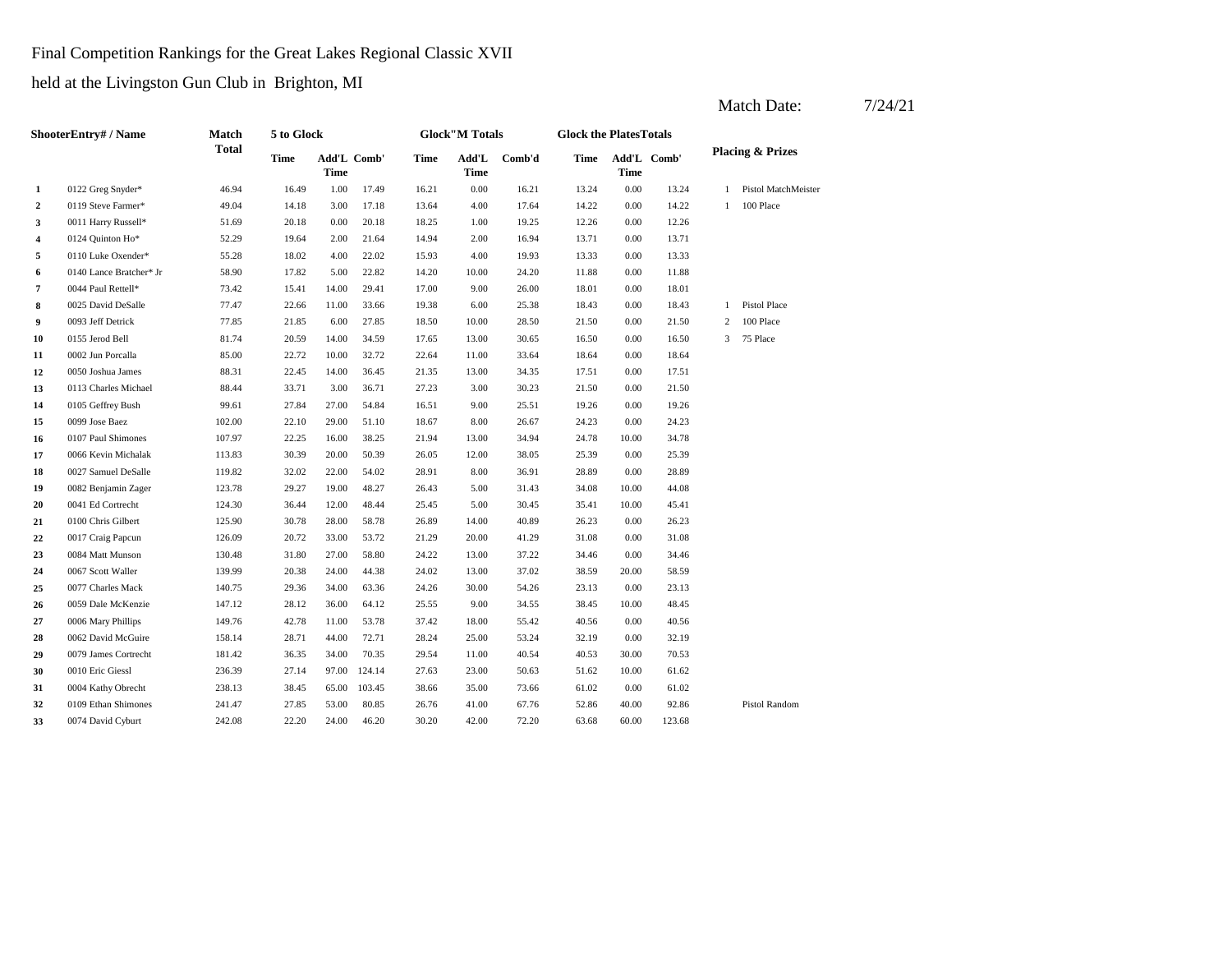Final Guardian Rankings for the Great Lakes Regional Classic XVII

|                |                           |        |            |                            |       |       |                        |        |                               |          |             | Match Date:                 | 7/24/21                |
|----------------|---------------------------|--------|------------|----------------------------|-------|-------|------------------------|--------|-------------------------------|----------|-------------|-----------------------------|------------------------|
|                | <b>ShooterEntry#/Name</b> | Match  | 5 to Glock |                            |       |       | <b>Glock</b> "M Totals |        | <b>Glock the PlatesTotals</b> |          |             |                             |                        |
|                |                           | Total  | Time       | Add'L Comb'<br><b>Time</b> |       | Time  | Add'L<br>Time          | Comb'd | Time                          | Time     | Add'L Comb' | <b>Placing &amp; Prizes</b> | <b>Categories</b>      |
| 1              | 0063 James Maynard        | 63.80  | 22.58      | 2.00                       | 24.58 | 18.24 | 2.00                   | 20.24  | 18.98                         | 0.00     | 18.98       | Pistol Place                |                        |
| $\overline{2}$ | 0138 Ken Ryan             | 64.96  | 21.36      | 1.00                       | 22.36 | 21.17 | 3.00                   | 24.17  | 18.43                         | 0.00     | 18.43       | 2 75 Place                  |                        |
| 3              | 0154 Jerod Bell           | 74.21  | 19.42      | 9.00                       | 28.42 | 18.59 | 9.00                   | 27.59  | 18.20                         | 0.00     | 18.20       | Etool Place<br>3            |                        |
| 4              | 0151 Brian Luettke        | 79.68  | 26.90      | 6.00                       | 32.90 | 22.51 | 5.00                   | 27.51  | 19.27                         | $0.00\,$ | 19.27       | 2yr Renewal Random          |                        |
| 5              | 0024 David DeSalle        | 82.34  | 22.20      | 7.00                       | 29.20 | 20.33 | 14.00                  | 34.33  | 18.81                         | 0.00     | 18.81       |                             |                        |
| 6              | 0080 Benjamin Zager       | 87.67  | 26.17      | 6.00                       | 32.17 | 24.83 | 7.00                   | 31.83  | 23.67                         | 0.00     | 23.67       |                             |                        |
| 7              | 0121 Berlin Carroll       | 93.49  | 25.80      | 8.00                       | 33.80 | 22.16 | 11.00                  | 33.16  | 26.53                         | 0.00     | 26.53       |                             |                        |
| 8              | 0130 Heath McDonald       | 96.63  | 22.80      | 19.00                      | 41.80 | 20.60 | 14.00                  | 34.60  | 20.23                         | 0.00     | 20.23       |                             |                        |
| 9              | 0135 Michael Banicki      | 102.78 | 25.10      | 26.00                      | 51.10 | 21.65 | 10.00                  | 31.65  | 20.03                         | 0.00     | 20.03       | 75 Senior                   | Senior                 |
| 10             | 0085 Cheryl Morris        | 106.43 | 25.49      | 25.00                      | 50.49 | 21.51 | 9.00                   | 30.51  | 25.43                         | 0.00     | 25.43       | 75 Guardian Female          | <b>Guardian Female</b> |
| 11             | 0055 Chris Garvin         | 116.95 | 28.66      | 19.00                      | 47.66 | 32.29 | 6.00                   | 38.29  | 31.00                         | 0.00     | 31.00       |                             |                        |
| 12             | 0014 Jay Patrick          | 121.36 | 24.89      | 10.00                      | 34.89 | 28.05 | 24.00                  | 52.05  | 24.42                         | 10.00    | 34.42       | 75 Super Senior             | Super Senior           |
| 13             | 0083 Dave Jarvis          | 134.49 | 34.08      | 15.00                      | 49.08 | 32.94 | 17.00                  | 49.94  | 35.47                         | 0.00     | 35.47       |                             |                        |
| 14             | 0060 David McGuire        | 135.32 | 29.36      | 20.00                      | 49.36 | 30.43 | 30.00                  | 60.43  | 25.53                         | 0.00     | 25.53       |                             | Senior                 |
| 15             | 0057 Ken Himebaugh        | 160.62 | 30.03      | 43.00                      | 73.03 | 38.48 | 14.00                  | 52.48  | 35.11                         | 0.00     | 35.11       |                             |                        |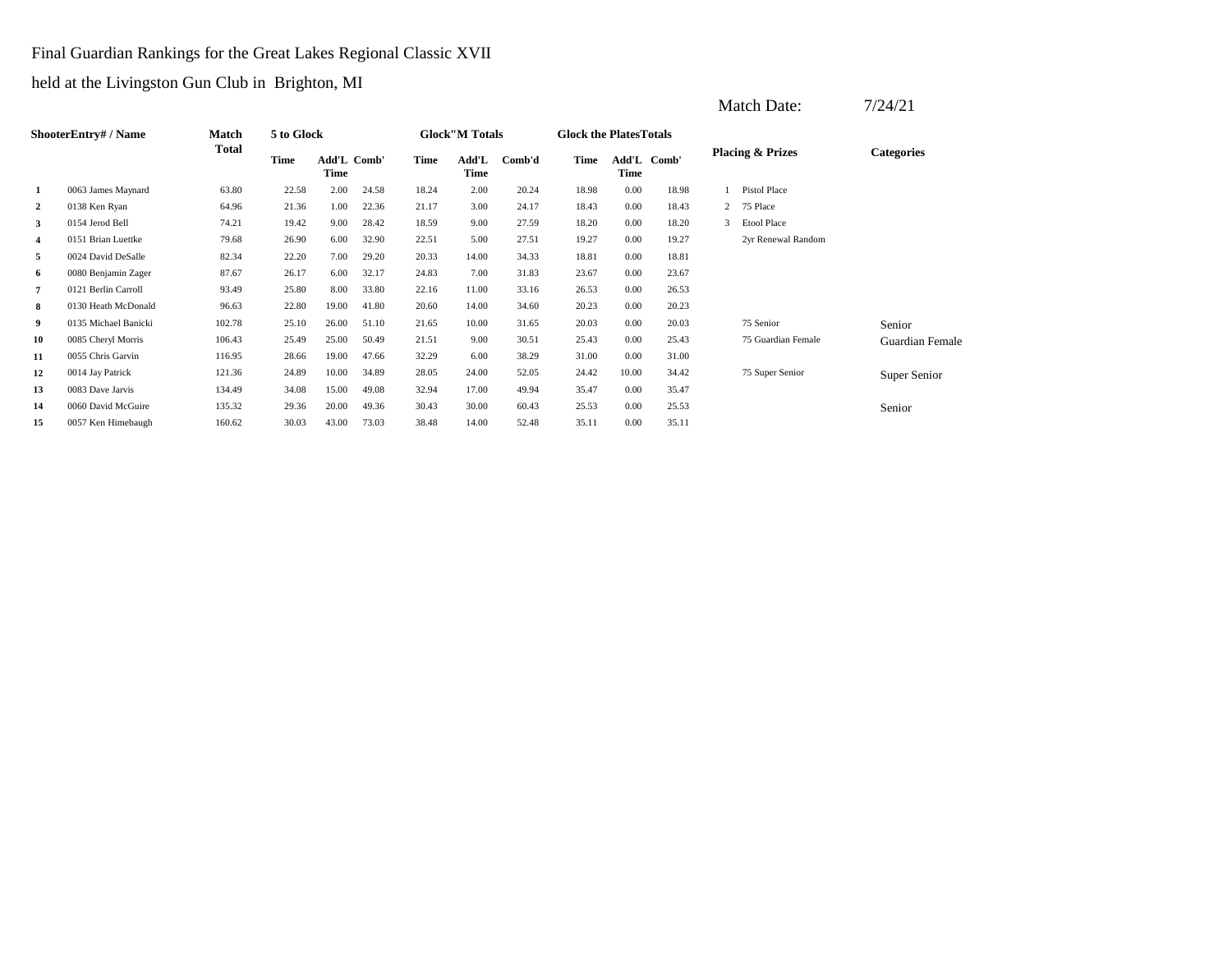Final Heavy Metal Rankings for the Great Lakes Regional Classic XVII

|                |                           |        |            |                     |       |       |                        |        |                                |             |             |   | Match Date:                 | 7/24/21 |
|----------------|---------------------------|--------|------------|---------------------|-------|-------|------------------------|--------|--------------------------------|-------------|-------------|---|-----------------------------|---------|
|                | <b>ShooterEntry#/Name</b> | Match  | 5 to Glock |                     |       |       | <b>Glock</b> "M Totals |        | <b>Glock the Plates Totals</b> |             |             |   |                             |         |
|                |                           | Total  | Time       | Add'L Comb'<br>Time |       | Time  | Add'L<br>Time          | Comb'd | Time                           | <b>Time</b> | Add'L Comb' |   | <b>Placing &amp; Prizes</b> |         |
| 1              | 0048 Michael Richmond*    | 58.96  | 18.69      | 1.00                | 19.69 | 17.79 | 4.00                   | 21.79  | 17.48                          | 0.00        | 17.48       |   | 100 Place                   |         |
| $\overline{2}$ | 0111 Luke Oxender*        | 62.11  | 19.14      | 5.00                | 24.14 | 16.59 | 6.00                   | 22.59  | 15.38                          | 0.00        | 15.38       |   |                             |         |
| 3              | 0023 James Bauchman       | 64.07  | 27.87      | 1.00                | 28.87 | 20.91 | 1.00                   | 21.91  | 13.29                          | 0.00        | 13.29       |   | 100 Place                   |         |
| $\overline{4}$ | 0091 Joseph Emerick*      | 64.76  | 20.08      | 6.00                | 26.08 | 19.53 | 1.00                   | 20.53  | 18.15                          | 0.00        | 18.15       |   |                             |         |
| 5              | 0036 Benjamin Smith*      | 73.55  | 22.07      | 6.00                | 28.07 | 22.56 | 4.00                   | 26.56  | 18.92                          | 0.00        | 18.92       |   |                             |         |
| 6              | 0147 Jody Fritsch*        | 74.56  | 26.10      | 2.00                | 28.10 | 22.47 | 5.00                   | 27.47  | 18.99                          | 0.00        | 18.99       |   |                             |         |
| 7              | 0088 Rich Wood            | 80.44  | 25.51      | 2.00                | 27.51 | 21.96 | 11.00                  | 32.96  | 19.97                          | 0.00        | 19.97       |   | 2 Etool Place               |         |
| 8              | 0070 Tobie Tomlinson*     | 80.79  | 27.20      | 3.00                | 30.20 | 24.04 | 3.00                   | 27.04  | 23.55                          | 0.00        | 23.55       |   |                             |         |
| 9              | 0120 Steve Farmer*        | 81.31  | 15.49      | 29.00               | 44.49 | 15.86 | 4.00                   | 19.86  | 16.96                          | 0.00        | 16.96       |   |                             |         |
| 10             | 0096 Jamil Alwan*         | 85.10  | 17.66      | 12.00               | 29.66 | 16.55 | 21.00                  | 37.55  | 17.89                          | 0.00        | 17.89       |   |                             |         |
| 11             | 0065 Paul Roach           | 115.50 | 30.01      | 17.00               | 47.01 | 25.30 | 14.00                  | 39.30  | 29.19                          | 0.00        | 29.19       | 3 | Knife Place                 |         |
| 12             | 0033 Heather Smith        | 142.63 | 44.70      | 7.00                | 51.70 | 37.66 | 22.00                  | 59.66  | 31.27                          | 0.00        | 31.27       |   |                             |         |
| 13             | 0075 David Cyburt         | 167.92 | 25.97      | 38.00               | 63.97 | 32.62 | 25.00                  | 57.62  | 46.33                          | 0.00        | 46.33       |   |                             |         |
| 14             | 0015 Jay Patrick          | 193.59 | 32.90      | 64.00               | 96.90 | 33.10 | 9.00                   | 42.10  | 34.59                          | 20.00       | 54.59       |   |                             |         |
| 15             | 0042 Ed Cortrecht         | 214.15 | 33.63      | 47.00               | 80.63 | 27.61 | 16.00                  | 43.61  | 49.91                          | 40.00       | 89.91       |   |                             |         |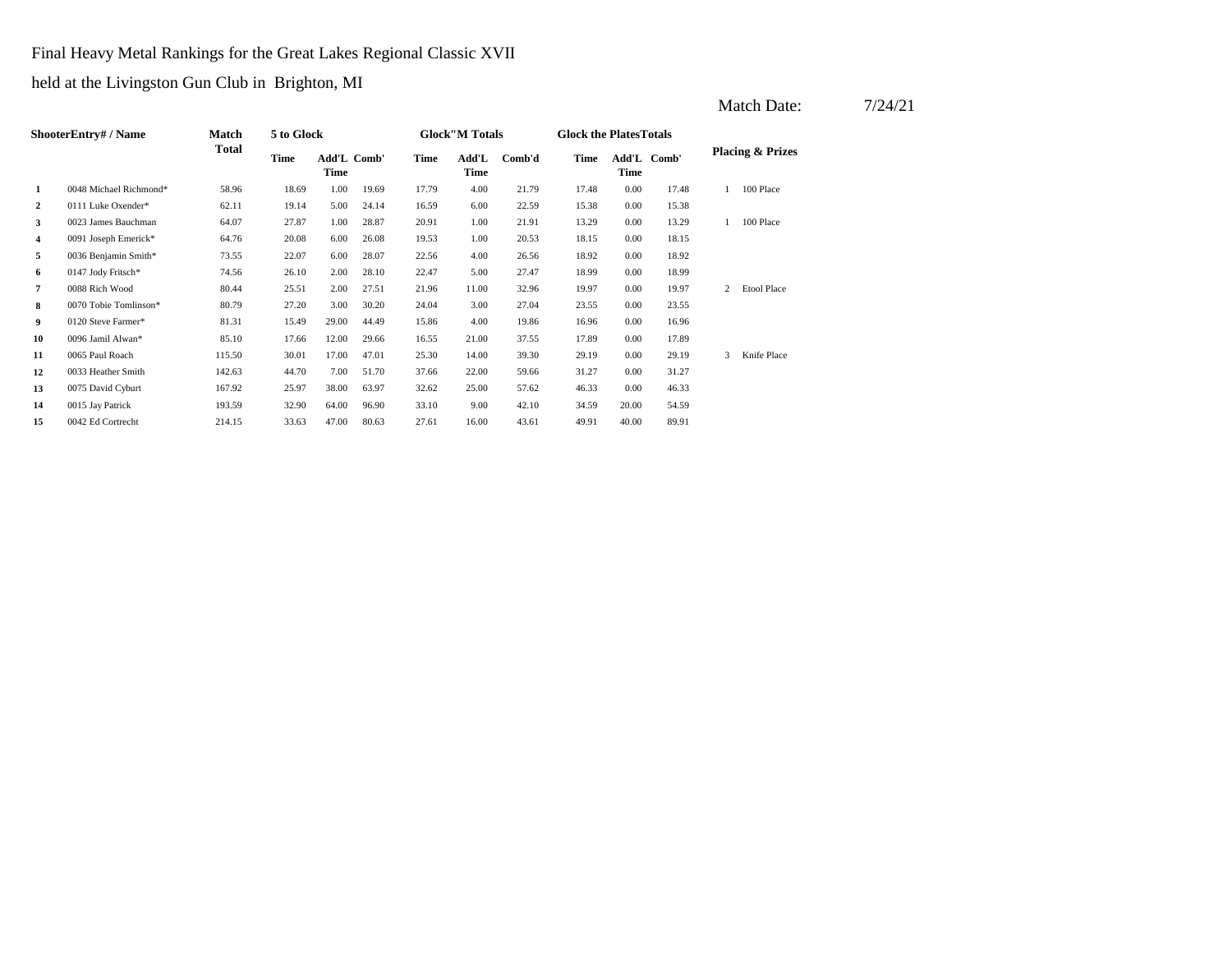Final Major Sub Rankings for the Great Lakes Regional Classic XVII

|                |                       |              |            |                     |       |       |                        |        |                               |               |        | Match Date:                 | 7/24/21 |
|----------------|-----------------------|--------------|------------|---------------------|-------|-------|------------------------|--------|-------------------------------|---------------|--------|-----------------------------|---------|
|                | ShooterEntry# / Name  | <b>Match</b> | 5 to Glock |                     |       |       | <b>Glock</b> "M Totals |        | <b>Glock the PlatesTotals</b> |               |        |                             |         |
|                |                       | <b>Total</b> | Time       | Add'L Comb'<br>Time |       | Time  | Add'L<br>Time          | Comb'd | Time                          | Add'L<br>Time | Comb'  | <b>Placing &amp; Prizes</b> |         |
|                | 0118 Steve Farmer*    | 42.05        | 10.62      | 3.00                | 13.62 | 11.70 | 2.00                   | 13.70  | 14.73                         | 0.00          | 14.73  | 100 Place                   |         |
| $\overline{2}$ | 0090 Joseph Emerick*  | 49.45        | 14.28      | 4.00                | 18.28 | 13.01 | 2.00                   | 15.01  | 16.16                         | 0.00          | 16.16  |                             |         |
| 3              | 0139 Ken Ryan         | 56.45        | 14.49      | 2.00                | 16.49 | 15.53 | 2.00                   | 17.53  | 22.43                         | 0.00          | 22.43  | 100 Place                   |         |
| 4              | 0069 Tobie Tomlinson* | 74.85        | 19.90      | 1.00                | 20.90 | 19.52 | 0.00                   | 19.52  | 34.43                         | 0.00          | 34.43  | 50 Random                   |         |
| 5              | 0081 Benjamin Zager   | 192.06       | 14.67      | 15.00               | 29.67 | 19.63 | 9.00                   | 28.63  | 43.76                         | 90.00         | 133.76 | 2 Etool Place               |         |
| 6              | 0149 William Murray   | 221.66       | 19.36      | 19.00               | 38.36 | 25.96 | 22.00                  | 47.96  | 35.34                         | 100.00        | 135.34 | Knife Place                 |         |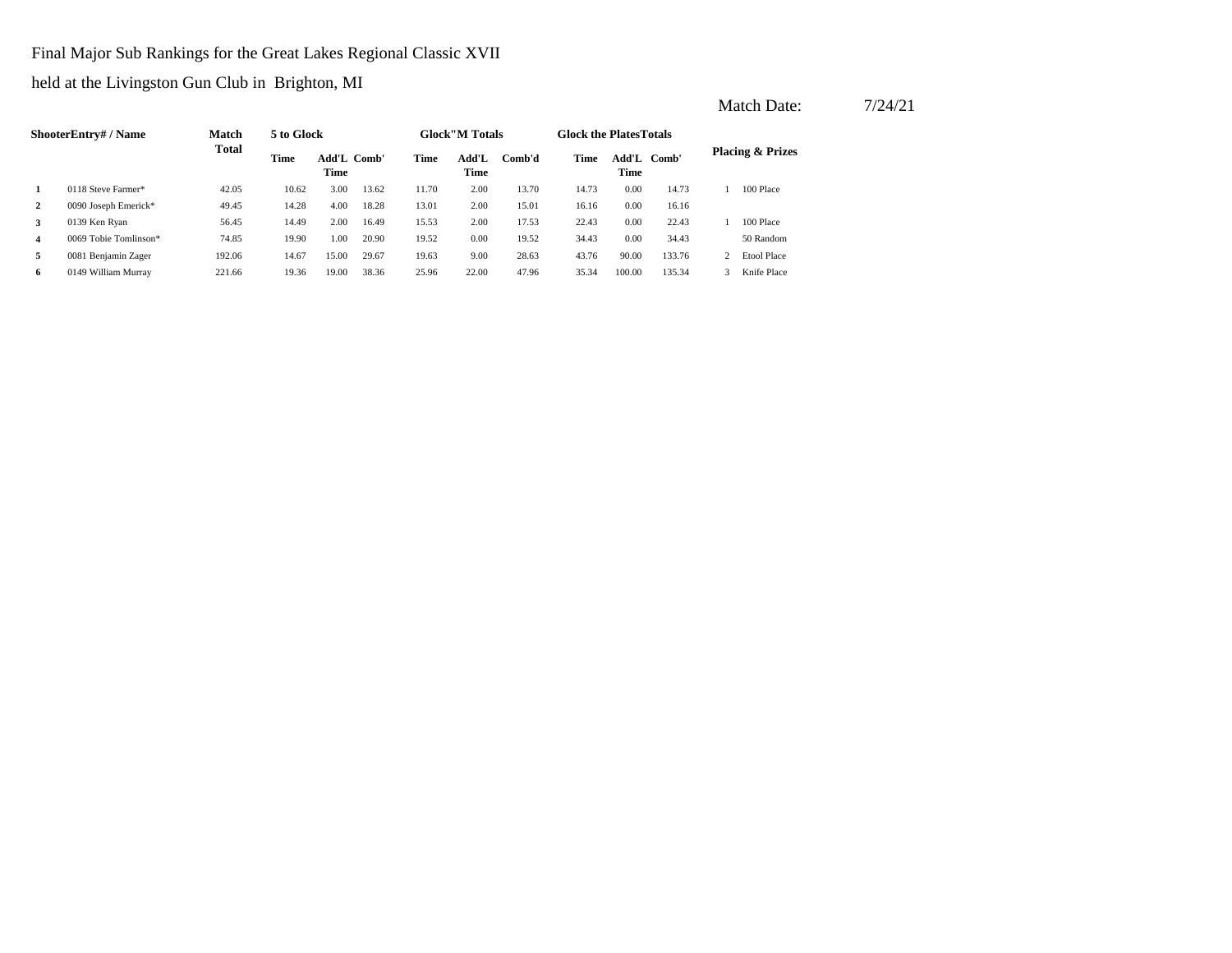Final Master Stock Rankings for the Great Lakes Regional Classic XVII

held at the Livingston Gun Club in Brighton, MI

|                | <b>ShooterEntry#/Name</b> | <b>Match</b> | 5 to Glock |                     |       |       | <b>Glock</b> "M Totals |        | <b>Glock the Plates Totals</b> |                     |       |              |                             |
|----------------|---------------------------|--------------|------------|---------------------|-------|-------|------------------------|--------|--------------------------------|---------------------|-------|--------------|-----------------------------|
|                |                           | <b>Total</b> | Time       | Add'L Comb'<br>Time |       | Time  | Add'L<br>Time          | Comb'd | Time                           | Add'L Comb'<br>Time |       |              | <b>Placing &amp; Prizes</b> |
| 1              | 0125 Quinton Ho*          | 46.95        | 18.74      | 0.00                | 18.74 | 16.15 | 0.00                   | 16.15  | 12.06                          | 0.00                | 12.06 |              | 100 Place                   |
| $\overline{2}$ | 0123 Greg Snyder*         | 47.83        | 17.34      | 1.00                | 18.34 | 16.94 | 0.00                   | 16.94  | 12.55                          | 0.00                | 12.55 | $\mathbf{2}$ | <b>Etool Place</b>          |
| 3              | 0142 Lance Bratcher* Jr   | 55.24        | 16.86      | 5.00                | 21.86 | 16.56 | 4.00                   | 20.56  | 12.82                          | 0.00                | 12.82 | 3            | Knife Place                 |
| 4              | 0013 Harry Russell*       | 55.93        | 19.56      | 0.00                | 19.56 | 17.97 | 5.00                   | 22.97  | 13.40                          | 0.00                | 13.40 |              |                             |
| 5              | 0047 Michael Richmond*    | 58.10        | 20.03      | 6.00                | 26.03 | 18.07 | 1.00                   | 19.07  | 13.00                          | 0.00                | 13.00 |              |                             |
| 6              | 0134 Chris Templeton*     | 64.95        | 16.43      | 15.00               | 31.43 | 17.51 | 0.00                   | 17.51  | 16.01                          | 0.00                | 16.01 |              |                             |
| 7              | 0035 Benjamin Smith*      | 71.38        | 22.15      | 9.00                | 31.15 | 21.93 | 2.00                   | 23.93  | 16.30                          | 0.00                | 16.30 |              |                             |
| 8              | 0146 Jody Fritsch*        | 104.39       | 26.13      | 12.00               | 38.13 | 22.29 | 25.00                  | 47.29  | 18.97                          | 0.00                | 18.97 |              |                             |
| 9              | 0038 Doug Shepherd        | 200.05       | 53.60      | 23.00               | 76.60 | 51.71 | 15.00                  | 66.71  | 56.74                          | 0.00                | 56.74 |              |                             |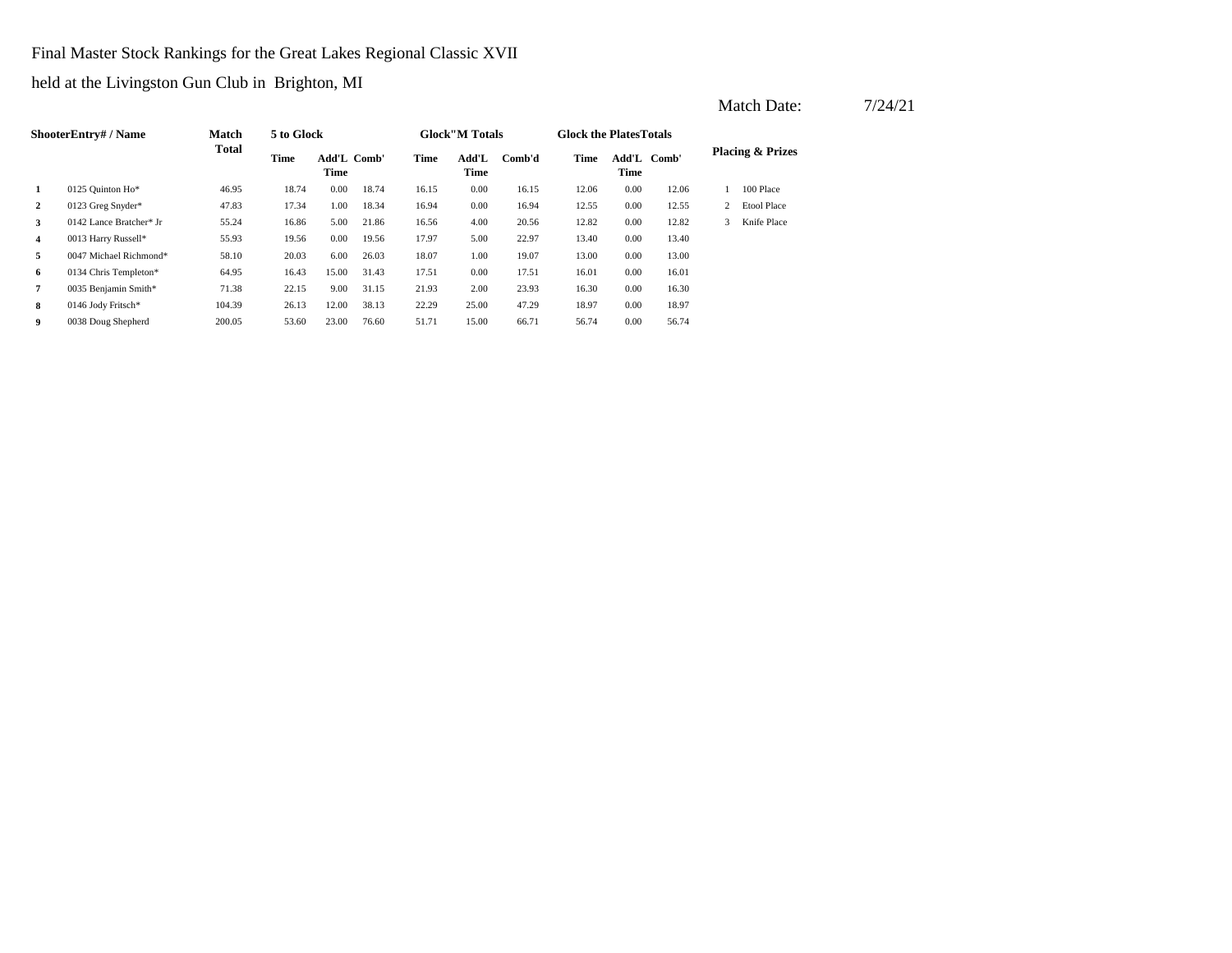Final SubCompact Rankings for the Great Lakes Regional Classic XVII

|                |                        |              |            |                     |       |       |                        |        |                               |             |             |   | Match Date:                 | 7/24/21 |
|----------------|------------------------|--------------|------------|---------------------|-------|-------|------------------------|--------|-------------------------------|-------------|-------------|---|-----------------------------|---------|
|                | ShooterEntry# / Name   | Match        | 5 to Glock |                     |       |       | <b>Glock</b> "M Totals |        | <b>Glock the PlatesTotals</b> |             |             |   |                             |         |
|                |                        | <b>Total</b> | Time       | Add'L Comb'<br>Time |       | Time  | Add'L<br>Time          | Comb'd | Time                          | <b>Time</b> | Add'L Comb' |   | <b>Placing &amp; Prizes</b> |         |
| $\mathbf{1}$   | 0089 Joseph Emerick*   | 64.58        | 20.52      | 4.00                | 24.52 | 19.02 | 6.00                   | 25.02  | 15.04                         | 0.00        | 15.04       |   | 100 Place                   |         |
| $\overline{2}$ | 0045 Michael Richmond* | 69.57        | 18.33      | 5.00                | 23.33 | 18.62 | 10.00                  | 28.62  | 17.62                         | 0.00        | 17.62       |   |                             |         |
| 3              | 0034 Benjamin Smith*   | 72.29        | 22.82      | 6.00                | 28.82 | 21.83 | 3.00                   | 24.83  | 18.64                         | 0.00        | 18.64       |   |                             |         |
| $\overline{4}$ | 0043 Paul Rettell*     | 75.71        | 16.12      | 17.00               | 33.12 | 17.37 | 3.00                   | 20.37  | 22.22                         | 0.00        | 22.22       |   |                             |         |
| 5              | 0132 Chris Templeton*  | 77.06        | 16.35      | 12.00               | 28.35 | 17.86 | 13.00                  | 30.86  | 17.85                         | 0.00        | 17.85       |   |                             |         |
| 6              | 0104 Geffrey Bush      | 77.33        | 20.90      | 9.00                | 29.90 | 16.64 | 10.00                  | 26.64  | 20.79                         | 0.00        | 20.79       |   | 100 Place                   |         |
| 7              | 0152 Brian Luettke     | 79.52        | 28.02      | 9.00                | 37.02 | 21.73 | 1.00                   | 22.73  | 19.77                         | 0.00        | 19.77       |   | 2 Etool Place               |         |
| 8              | 0114 Mark Welter*      | 101.86       | 21.17      | 18.00               | 39.17 | 20.27 | 21.00                  | 41.27  | 21.42                         | 0.00        | 21.42       |   |                             |         |
| 9              | 0032 Heather Smith     | 120.16       | 35.39      | 14.00               | 49.39 | 32.89 | 12.00                  | 44.89  | 25.88                         | 0.00        | 25.88       | 3 | Knife Place                 |         |
| 10             | 0136 Michael Banicki   | 159.98       | 23.14      | 20.00               | 43.14 | 21.69 | 28.00                  | 49.69  | 27.15                         | 40.00       | 67.15       |   |                             |         |
| 11             | 0061 David McGuire     | 180.84       | 24.91      | 53.00               | 77.91 | 32.06 | 39.00                  | 71.06  | 31.87                         | 0.00        | 31.87       |   |                             |         |
| 12             | 0040 Ed Cortrecht      | 186.48       | 32.35      | 57.00               | 89.35 | 24.66 | 27.00                  | 51.66  | 45.47                         | 0.00        | 45.47       |   |                             |         |
| 13             | 0020 Rex Baria         | 203.98       | 32.49      | 50.00               | 82.49 | 33.62 | 32.00                  | 65.62  | 55.87                         | 0.00        | 55.87       |   | 50 Random                   |         |
| 14             | 0073 David Cyburt      | 251.15       | 28.86      | 45.00               | 73.86 | 29.21 | 38.00                  | 67.21  | 70.08                         | 40.00       | 110.08      |   |                             |         |
| 15             | 0008 John Kreuz Jr.    | 384.03       | 39.22      | 59.00               | 98.22 | 38.11 | 35.00                  | 73.11  | 102.70                        | 110.00      | 212.70      |   |                             |         |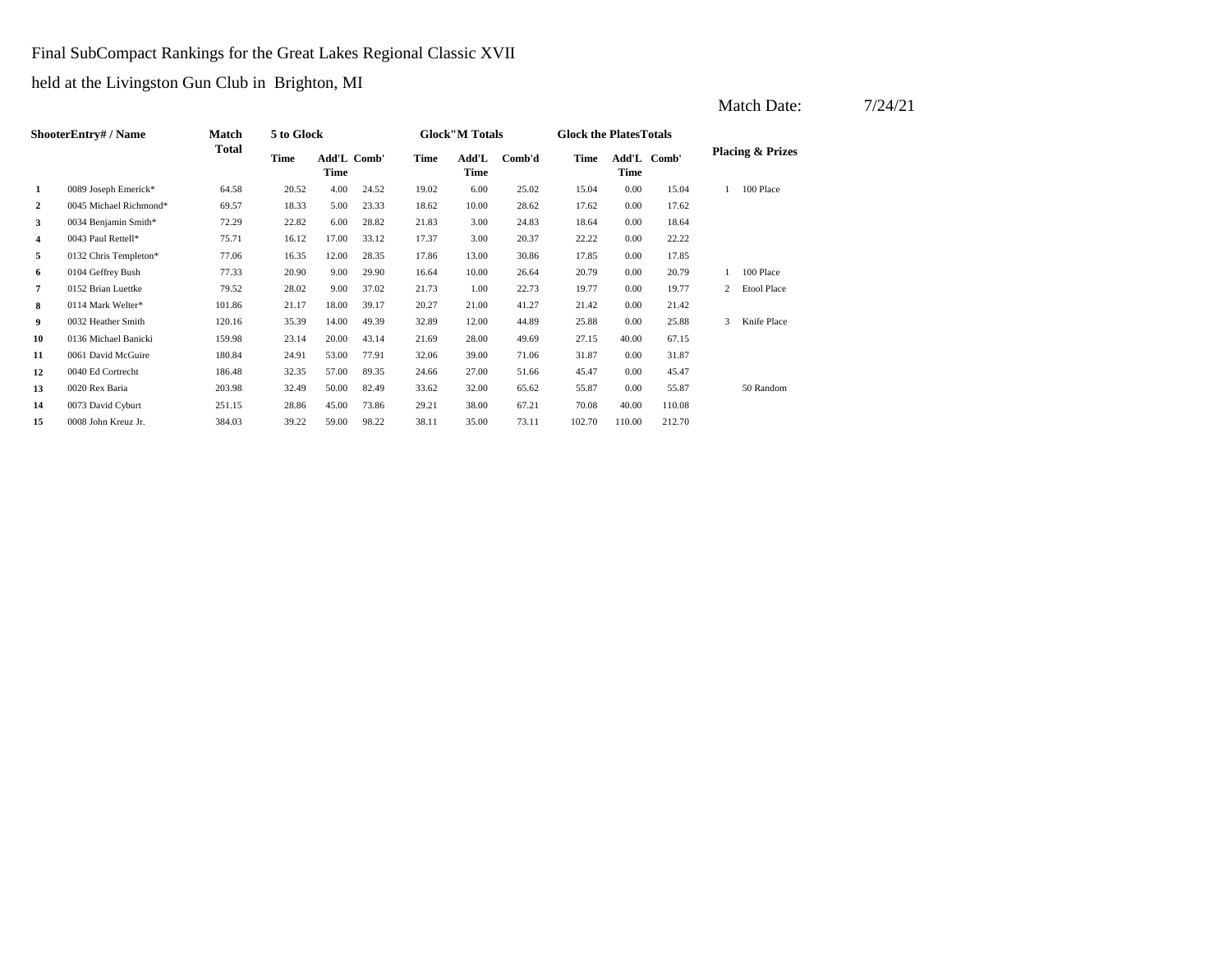# Final Unlimited Rankings for the Great Lakes Regional Classic XVII

|                      |                          |                       |            |                     |       |       |                        |        |       |                                |             |                             | Match Date:        | 7/24/21 |
|----------------------|--------------------------|-----------------------|------------|---------------------|-------|-------|------------------------|--------|-------|--------------------------------|-------------|-----------------------------|--------------------|---------|
| ShooterEntry# / Name |                          | Match<br><b>Total</b> | 5 to Glock |                     |       |       | <b>Glock</b> "M Totals |        |       | <b>Glock the Plates Totals</b> |             |                             |                    |         |
|                      |                          |                       | Time       | Add'L Comb'<br>Time |       | Time  | Add'L<br>Time          | Comb'd | Time  | <b>Time</b>                    | Add'L Comb' | <b>Placing &amp; Prizes</b> |                    |         |
| -1                   | 0012 Harry Russell*      | 47.10                 | 16.96      | 1.00                | 17.96 | 15.36 | 0.00                   | 15.36  | 13.78 | 0.00                           | 13.78       |                             | 100 Place          |         |
| 2                    | 0141 Lance Bratcher* Jr  | 51.38                 | 17.51      | 3.00                | 20.51 | 14.83 | 5.00                   | 19.83  | 11.04 | 0.00                           | 11.04       |                             |                    |         |
| 3                    | 0133 Chris Templeton*    | 53.03                 | 15.58      | 7.00                | 22.58 | 15.03 | 4.00                   | 19.03  | 11.42 | 0.00                           | 11.42       |                             |                    |         |
| $\overline{4}$       | 0022 James Bauchman      | 53.14                 | 19.96      | 3.00                | 22.96 | 16.49 | 2.00                   | 18.49  | 11.69 | 0.00                           | 11.69       |                             | 100 Place          |         |
| 5                    | 0094 Jeff Detrick        | 55.45                 | 18.99      | 4.00                | 22.99 | 17.29 | 0.00                   | 17.29  | 15.17 | 0.00                           | 15.17       | $\overline{2}$              | <b>Etool Place</b> |         |
| 6                    | 0046 Michael Richmond*   | 55.87                 | 18.27      | 1.00                | 19.27 | 17.35 | 7.00                   | 24.35  | 12.25 | 0.00                           | 12.25       |                             |                    |         |
| 7                    | 0115 Mark Welter*        | 60.53                 | 20.80      | 3.00                | 23.80 | 16.55 | 5.00                   | 21.55  | 15.18 | 0.00                           | 15.18       |                             |                    |         |
| 8                    | 0086 Cheryl Morris       | 68.97                 | 25.20      | 2.00                | 27.20 | 20.82 | 1.00                   | 21.82  | 19.95 | 0.00                           | 19.95       |                             | 3 Knife Place      |         |
| 9                    | 0156 Jerod Bell          | 85.34                 | 17.91      | 24.00               | 41.91 | 16.27 | 7.00                   | 23.27  | 20.16 | 0.00                           | 20.16       |                             |                    |         |
| 10                   | 0129 Raymond Millsap     | 95.56                 | 29.75      | 7.00                | 36.75 | 19.67 | 20.00                  | 39.67  | 19.14 | 0.00                           | 19.14       |                             |                    |         |
| 11                   | 0127 Raymond Millsap, Sr | 100.62                | 32.58      | 11.00               | 43.58 | 25.54 | 6.00                   | 31.54  | 25.50 | 0.00                           | 25.50       |                             |                    |         |
| 12                   | 0137 Michael Banicki     | 121.21                | 21.62      | 28.00               | 49.62 | 17.37 | 7.00                   | 24.37  | 27.22 | 20.00                          | 47.22       |                             |                    |         |
| 13                   | 0101 Chris Gilbert       | 222.25                | 46.34      | 37.00               | 83.34 | 46.16 | 27.00                  | 73.16  | 45.75 | 20.00                          | 65.75       |                             |                    |         |
| 14                   | 0145 Aiden Kidd          | 356.81                | 39.71      | 54.00               | 93.71 | 22.92 | 25.00                  | 47.92  | 55.18 | 160.00                         | 215.18      |                             |                    |         |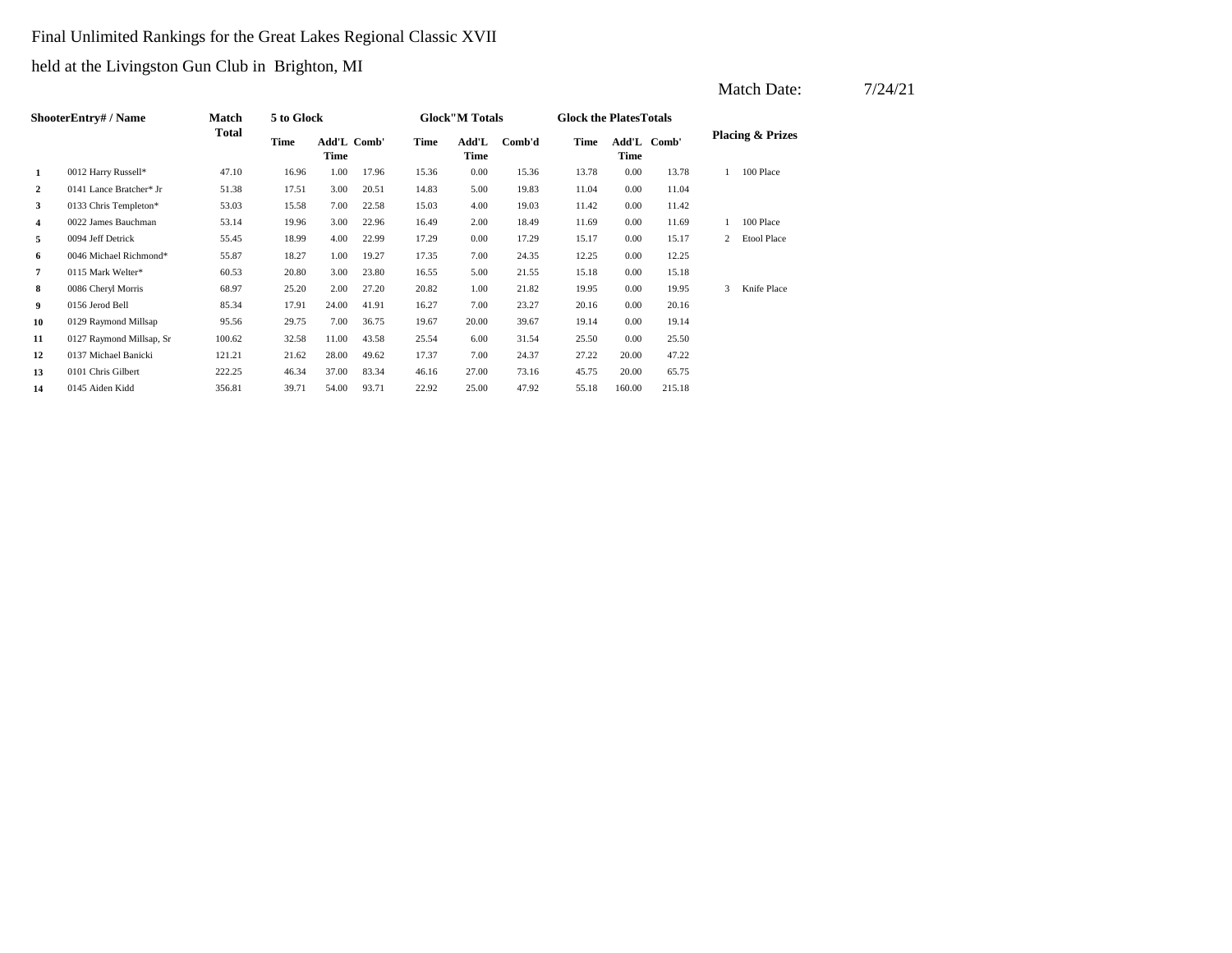#### **Final Team Rankings for the Great Lakes Regional Classic XVII**

**held at the Livingston Gun Club in Brighton, MI**

| <b>Amateur Civilian</b> |              |        |                           |                                             |  |  |  |  |  |
|-------------------------|--------------|--------|---------------------------|---------------------------------------------|--|--|--|--|--|
| <b>Standing</b>         | <b>Score</b> |        | <b>Team Name</b>          | <b>Team Members</b>                         |  |  |  |  |  |
|                         |              | 243.26 | RACCOON HUNTERS I         | Jamil Alwan*, Charles Michael, Jun Porcalla |  |  |  |  |  |
|                         | 2            | 484.08 | <b>RACCOON HUNTERS II</b> | Geffrey Bush, Paul Shimones, Rex Baria      |  |  |  |  |  |
|                         |              |        |                           |                                             |  |  |  |  |  |
| Amateur Guardian        |              |        |                           |                                             |  |  |  |  |  |
| <b>Standing</b>         | <b>Score</b> |        | <b>Team Name</b>          | <b>Team Members</b>                         |  |  |  |  |  |
|                         |              |        |                           |                                             |  |  |  |  |  |
|                         |              | 250.08 | RPG TEAM                  | Michael Banicki, David DeSalle, Ken Ryan    |  |  |  |  |  |